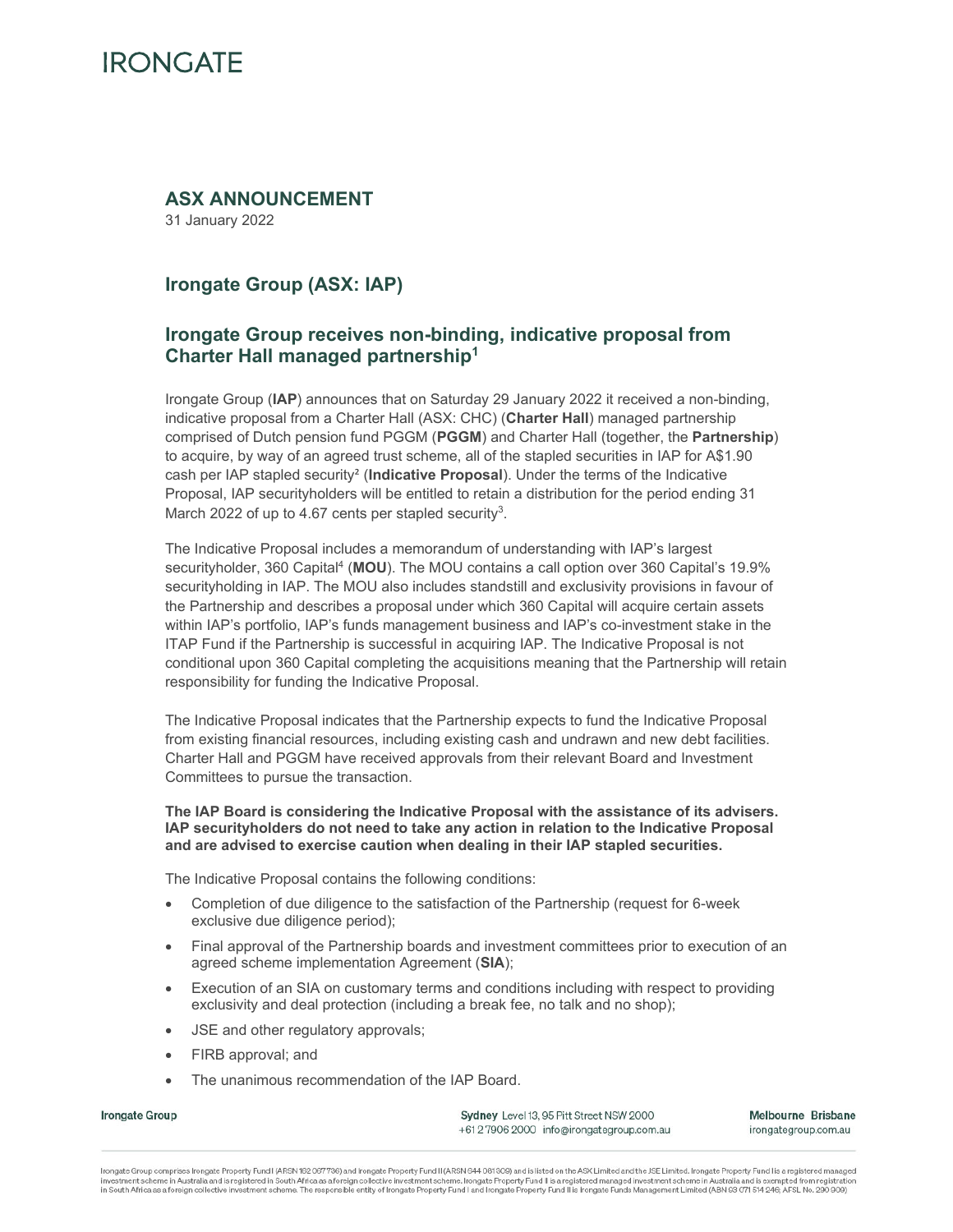# **IRONGATE**

IAP's advisers are Macquarie Capital (Australia) Limited and J.P. Morgan Securities Australia Limited as its financial advisers, King & Wood Mallesons as its Australian legal adviser and Cliffe Dekker Hofmeyr as its South African legal adviser.

This announcement has been authorised for release by the Board.

------------ -------------- -----------------------------------

<sup>1</sup> This announcement constitutes a cautionary announcement under paragraph 11.40 of the JSE Listings Requirements.

<sup>2</sup> Reduced by any subsequent distribution announced or paid in respect of IAP, excluding the distribution for the period ending 31 March 2022. A\$1.90 per IAP stapled security represents an implied price per IAP stapled security in South African Rand of R20.65, based on the South African Rand to Australian Dollar ratio of 0.092 as at 28 January 2022.

<sup>3</sup> The distribution for the period ending 31 March 2022 represents the top end of the guidance given to the market by IAP on 9 December 2021.

4 360 Capital includes 360 Capital Group and 360 Capital REIT

# **ENDS**

### **FOR FURTHER INFORMATION, PLEASE CONTACT:**

**Lucy Spenceley**  Investor Relations and Company Secretary

T +61 2 7906 2006 E ir@irongategroup.com.au

**Sue Cato**  Media

T +61 0419 282 319 cato@catoandclive.com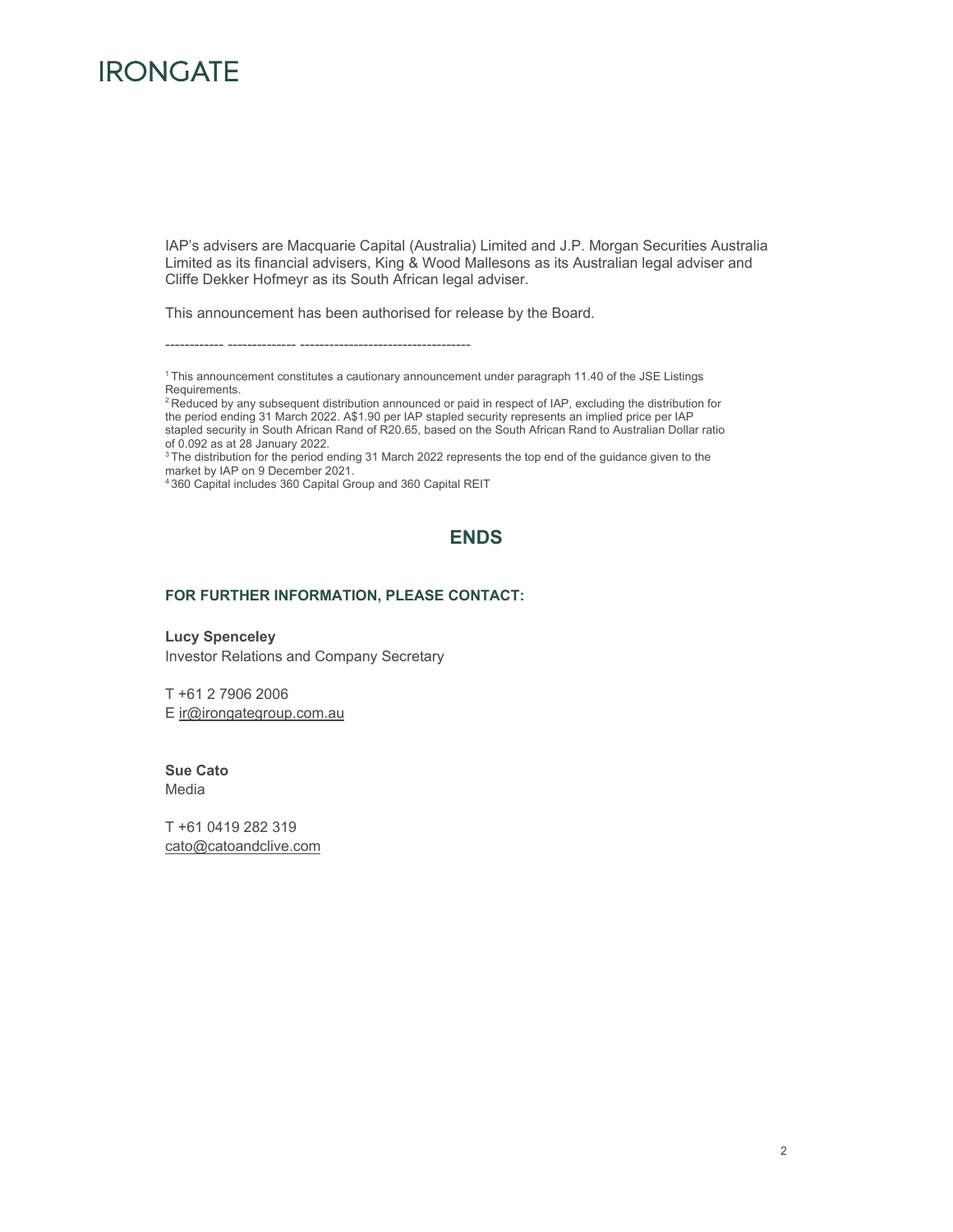

28 January 2022

# **STRICTLY PRIVATE & CONFIDENTIAL**

Richard Longes Independent Non-Executive Chairperson Irongate Group

Graeme Katz CEO Irongate Group

Dear Richard and Graeme,

Charter Hall Holdings Pty. Limited ACN 051 363 547

Level 20, No.1 Martin Place Sydney NSW 2000 GPO Box 2704 Sydney NSW 2001

> T +61 2 8651 9000 F +61 2 9221 4655 www.charterhall.com.au

### **Subject: Confidential and non-binding indicative proposal to acquire all of the securities of Irongate Group (ASX: IAP, JSE: IAP) for \$1.90 per security**

On behalf of a Charter Hall managed wholesale partnership comprised of Dutch pension fund PGGM and Charter Hall (the "**Partnership**"), Charter Hall is pleased to submit this confidential and nonbinding indicative proposal to acquire 100% of the outstanding securities in Irongate Group ("**IAP**") on the terms described in this letter ("**Proposal**").

The Partnership proposes to acquire all of the securities in IAP by way of a scheme of arrangement for \$1.90 cash per IAP security (the "**Offer Price**"). IAP securityholders will also be able to retain a distribution for the period ending 31 March 2022 of up to 4.67 cents per security, representing the top end of the guidance given to the market on 9 December 2021. The Offer Price will be reduced by any distribution announced or paid in respect of IAP subsequent to the date of this Proposal, excluding the ordinary distribution for the period ending 31 March 2022 of up to 4.67 cents per security.

### **Offer Price**

The Partnership believes the Proposal provides IAP securityholders with a unique opportunity to realise significant value with a high degree of certainty.

Specifically, the Offer Price represents a:

- 26.7% premium to IAP's closing price of \$1.50 per security on 15 October 2021, being the business day prior to the announcement of 360 Capital's Initial Indicative Proposal;
- 21.0% premium to IAP's last closing price of \$1.57 per security on 28 January 2022;
- 14.2% premium to IAP's one-month VWAP of \$1.663 per security as at 28 January 2022;
- 22.6% premium to the issue price of IAP's \$50 million equity raising of \$1.55 per security;
- 23.4% premium to IAP's pro forma NTA per security of \$1.54 as disclosed in IAP's ASX announcement on 9 December 2021 in relation to its \$50 million equity raising; and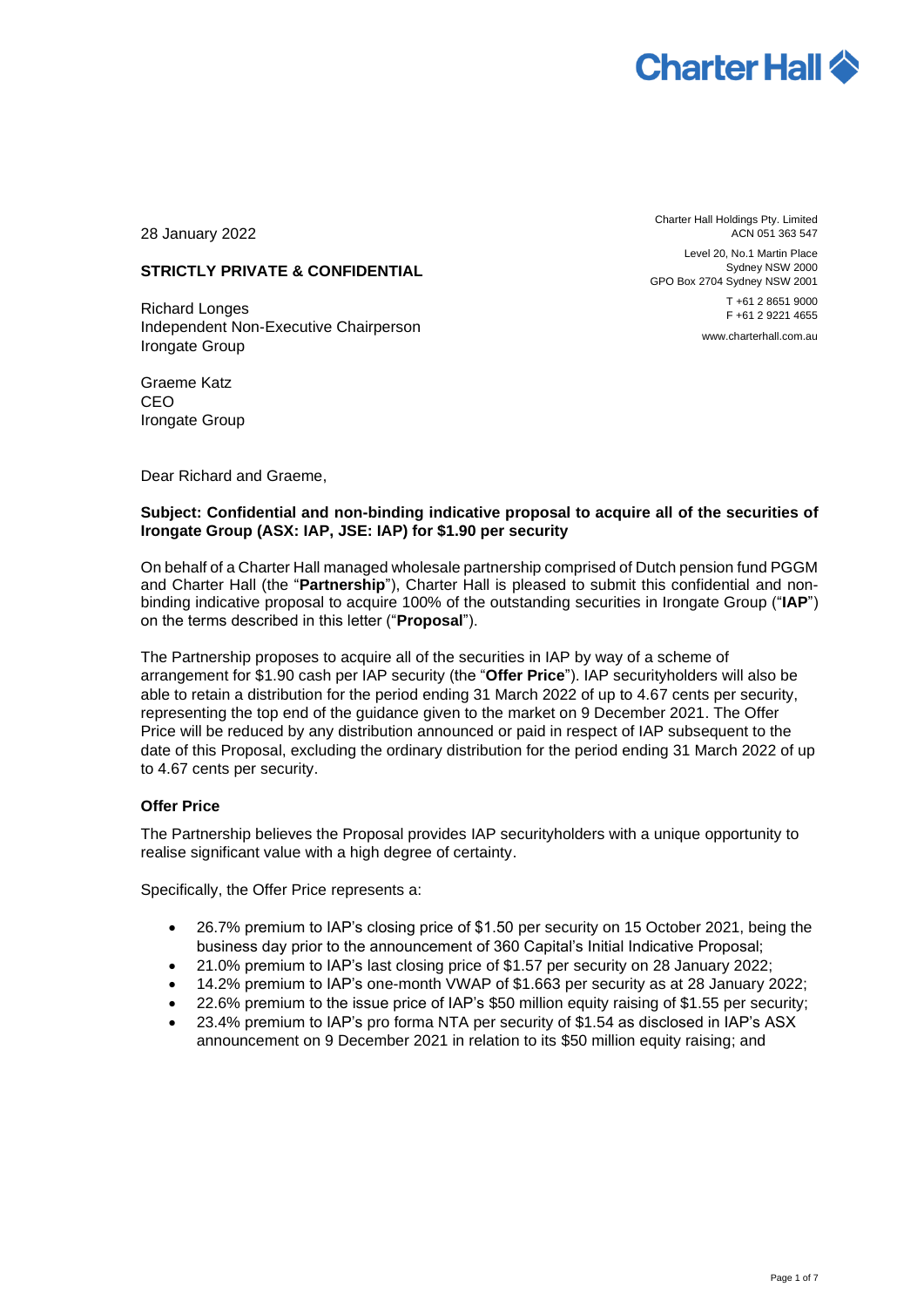

• 10.5% premium to 360 Capital's further improved indicative proposal of \$1.72 per security as announced on 15 December 2021.

The Offer Price of \$1.90 per security represents an implied price per security in South African Rand of R20.65<sup>1</sup>. Based on IAP's South African Rand denominated security price on the Johannesburg Stock Exchange ("**JSE**"), this represents a:

- 28.3% premium to IAP's closing price of R16.10 per security on 15 October 2021, being the day before the date of 360 Capital's Initial Indicative Proposal; and
- 13.2% premium to IAP's last closing price of R18.24 per security on 27 January 2022.

In formulating the Offer Price, we have made the following assumptions:

- IAP has 677,569,754 ordinary securities on issue, with no options or performance rights that remain on issue. The Offer Price assumes that IAP has no other securities, or rights to be issued securities, on issue.
- IAP's net debt is no greater than \$549 million<sup>2</sup> and IAP remains in full compliance with its banking covenants.
- No dividends or other distributions will be announced or declared by IAP following the date of this letter excluding the ordinary distribution for the period ending 31 March 2022 of up to 4.67 cents per security (and in the event that any dividend or other distribution is announced or declared, the Offer Price will be adjusted accordingly).
- IAP has no material liabilities which have not been reflected in IAP's most recently filed accounts, or announced to the ASX since the date of filing of those accounts.
- There are no material acquisitions or disposals, and no material changes to the business from the position disclosed to the ASX.

### **Benefits to IAP securityholders**

The Proposal will deliver significant benefits to IAP unitholders including:

- Certainty of all-cash consideration, which is fully funded, delivering immediate value at a compelling price;
- Attractive premiums to IAP's recent trading prices and NTA; and
- Subject to limited conditions and execution risks.

Charter Hall has significant experience in leading corporate transactions, including the recent ~\$1.7 billion acquisition of ALE Property Group (ASX: LEP) in December 2021 on behalf of a consortium comprised of Charter Hall Long WALE REIT and Hostplus.

### **Funding**

The Partnership's members have sufficient financial resources to fund an acquisition of IAP. The Partnership intends to utilise a combination of existing cash and undrawn debt from its joint venture members and new debt facilities to finance the acquisition of IAP.

Both parties have received approvals from their relevant Boards / Investment Committees to pursue this transaction. In support of the Proposal, the Partnership has obtained a letter of support from Barclays and Morgan Stanley to provide secured debt financing against IAP's portfolio.

### **About the Partnership**

Charter Hall and PGGM are experienced partners with a track record of successfully completed transactions. In 2019, Charter Hall and PGGM formed an Industrial & Logistics Partnership which has secured investments in 10 properties with a value of \$0.5bn. An overview of both Charter Hall and PGGM is provided below.

<sup>1</sup> Based on South African Rand to Australian Dollar ratio of 0.092 as at 28 January 2022.

<sup>2</sup> Based on the pro forma position post the acquisitions and placement announced on 9 December 2021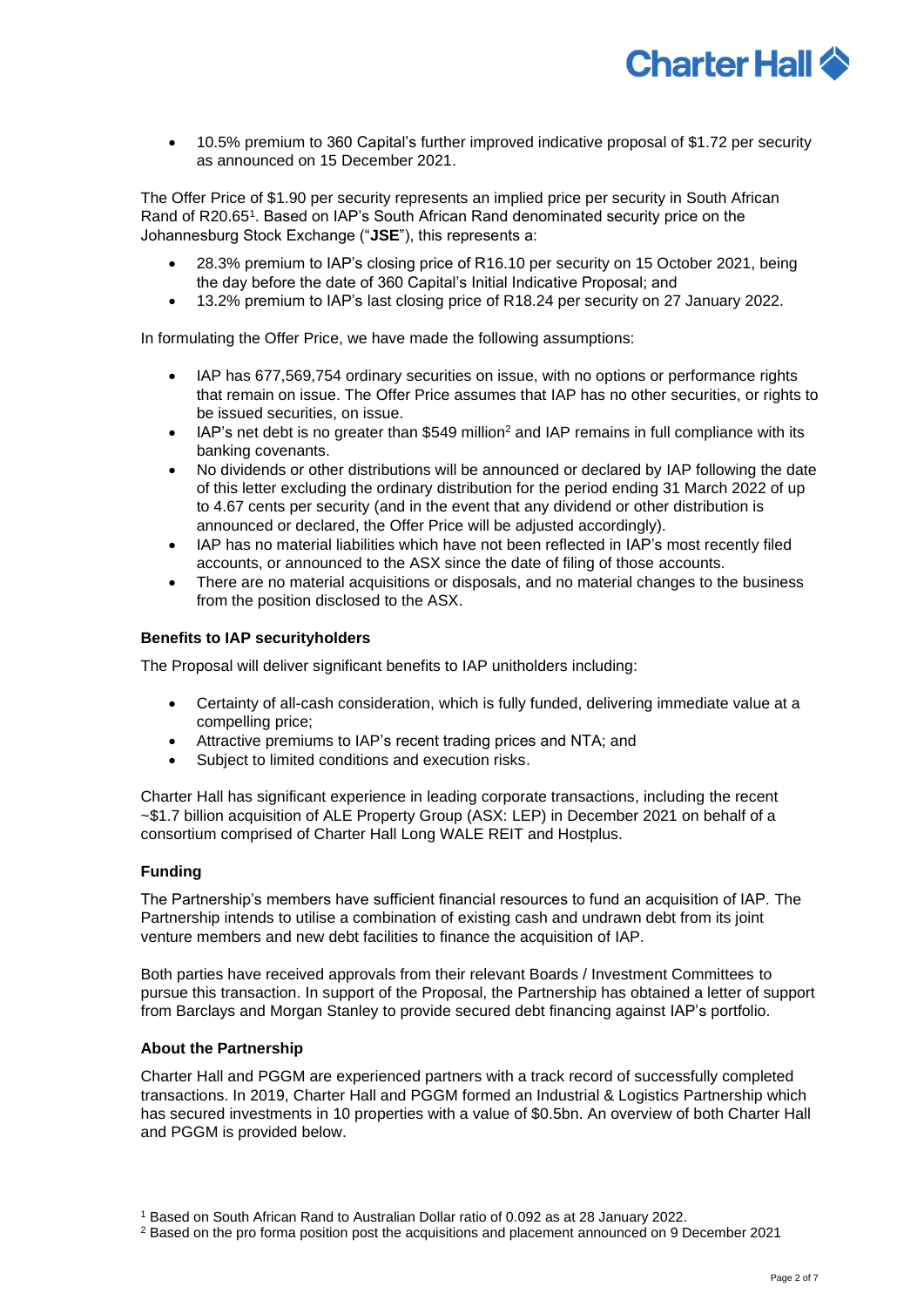

### About Charter Hall

With over 30 years' experience in property investment and funds management, we're one of Australia's leading fully integrated property groups and an ASX100 Group with a market capitalisation of approximately \$8 billion. We use our property expertise to access, deploy, manage and invest equity across our core sectors – Office, Industrial & Logistics, Retail and Social Infrastructure.

Operating with prudence, we've curated a diverse \$61.3 billion portfolio of 1,506 high quality properties. With partnership at the heart of our approach, we're creating places that help grow communities; turning them into the best they can be and unlocking hidden value. Taking a longterm view, our \$9 billion development pipeline delivers sustainable, technologically enabled projects for our customers.

### About PGGM

PGGM is a not-for-profit cooperative pension fund service provider. As a pensions administrator, asset manager and advisor to pension fund boards, it executes its social mandate: to provide for good old-age incomes for 4.4 million participants in the Netherlands. On December 31, 2021 PGGM managed long-term pension capital of EUR 291 billion worldwide.

### **Due diligence process**

Any final, binding offer is subject to the satisfactory completion of confirmatory due diligence on an exclusive basis. The Purchasers are prepared to enter into a confidentiality agreement on customary terms and commence due diligence immediately. Due diligence investigations are expected to focus on customary areas including commercial, property, financial, legal and tax matters. Charter Hall, on behalf of the Partnership, has resources on standby to engage immediately and will ensure the process is completed in a timely manner. Charter Hall has engaged Barrenjoey and Morgan Stanley as its financial advisers in relation to the transaction.

Charter Hall has reviewed IAP's public disclosures and is familiar with many of its properties. As such Charter Hall expects to be able to complete due diligence within 6 weeks from the date that the information is made available. Please refer to Annexure 1 for a preliminary due diligence request list.

### **Exclusivity**

Given the significant resources committed to this potential transaction, the Partnership require a period of exclusivity to conduct due diligence investigations and to come to an agreement with IAP's Board.

During that time, IAP's board and its advisors would not engage with other parties in relation to a potential transaction or proposal. This requirement of exclusivity would be subject to documentation executed between the Partnership and IAP.

### **Proposal transaction structure**

The Partnership's intention is for the Proposal to be implemented via a scheme of arrangement that is unanimously recommended by the Board of IAP. This structure is consistent with our desire for an agreed transaction. The Partnership are willing to work with IAP and its advisers to assist in implementing the Proposal.

We propose that the Partnership and IAP would enter into a Scheme Implementation Agreement ("**SIA**") that contains customary conditions including market standard no shop, no talk and a break fee equal to 1% of IAP's equity value at the Offer Price.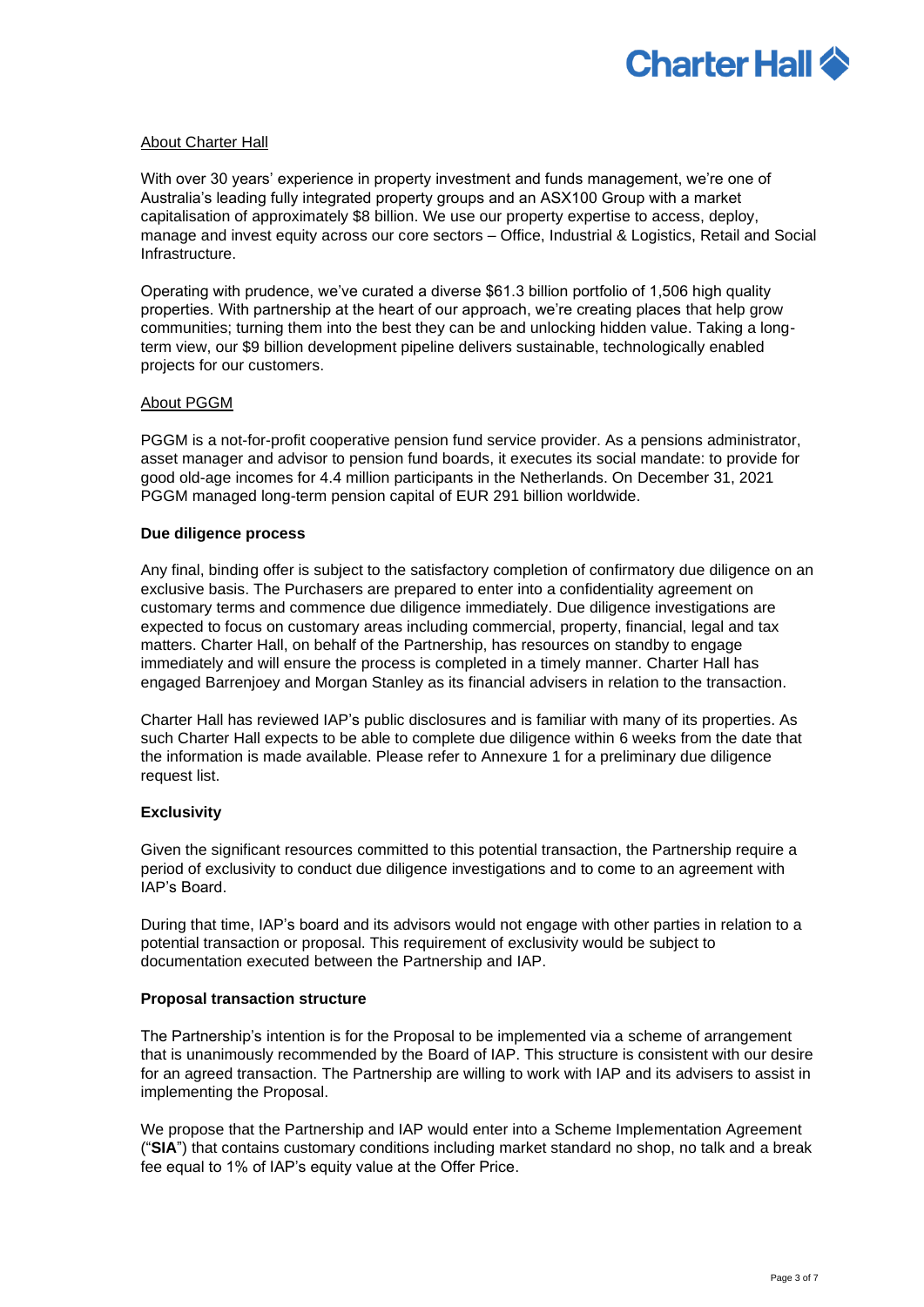

### **Agreement with 360 Capital**

In order to support certainty of execution of the Proposal, the Partnership has entered into a binding memorandum of understanding with 360 Capital ("**MOU**") in connection with 360 Capital acquiring certain assets within IAP's portfolio and the funds management business (including the co-investment stake in the ITAP Fund), if the Partnership is successful in acquiring IAP. Should the Proposal proceed, prior to executing a SIA, 360 Capital will also require due diligence on the relevant assets which we expect to be undertaken concurrently with the Partnership's due diligence. The MOU also contains a call option over 360 Capital's stake, and standstill and exclusivity provisions in favour of the Partnership which prevent 360 Capital from participating in or voting in favour of a Competing Proposal and from selling down their stake during the exclusivity period.

The Proposal is not conditional upon 360 Capital completing the acquisitions meaning that the Partnership will retain responsibility for funding the acquisition of IAP.

### **Approvals**

PGGM and the Board of Directors for Charter Hall Group have approved the submission of this Proposal. The Proposal would be subject to appropriate transaction documentation, required regulatory approvals and approval of final terms by the Purchasers and their relevant Boards and/or Investment Committees. Charter Hall has available cash and undrawn debt facilities to complete this transaction without the need to raise equity. As PGGM is a foreign investor, the Partnership will require FIRB approval but is confident this can be achieved expeditiously, noting its pre-existing exemption certificate and successful track record with FIRB.

### **Confidential Non-Binding Indicative Proposal**

This Proposal is strictly confidential and is submitted on the basis that neither the existence of this letter, nor its contents, may be disclosed to anyone (including, without limitation, any other prospective purchaser of securities or assets of IAP) other than employees of IAP and professional advisers on a need to know basis, without first obtaining the prior written consent of Charter Hall. This letter should not form the basis for any announcement by IAP under the ASX Listing Rules in light of the applicability of the exceptions in Listing Rule 3.1A.

This Proposal is an incomplete proposal and expresses current intentions only, it is not an offer for IAP securities that is capable of acceptance or otherwise gives rise to a binding contract in relation to IAP securities or any other matter. Unless and until definitive agreements are entered into regarding the transactions set out in this letter, Charter Hall and PGGM will not be under any obligation whatsoever with respect to the Proposal, including, without limitation, to negotiate terms of the Proposal with IAP. For avoidance of doubt, the Proposal is not, and cannot be considered to be, notification, or a public announcement, of an intention to make a takeover offer pursuant to section 631 of the Corporations Act or other offer of any kind.

### **Conclusion and next steps**

Charter Hall has spent considerable time and resources reviewing IAP's portfolio from public sources in order to be in a position to put forward this Proposal. The Proposal is financially compelling for IAP securityholders and is subject to limited conditions and execution risks. Charter Hall and PGGM are highly motivated and are able to complete due diligence and proceed to a formal offer in an expeditious manner.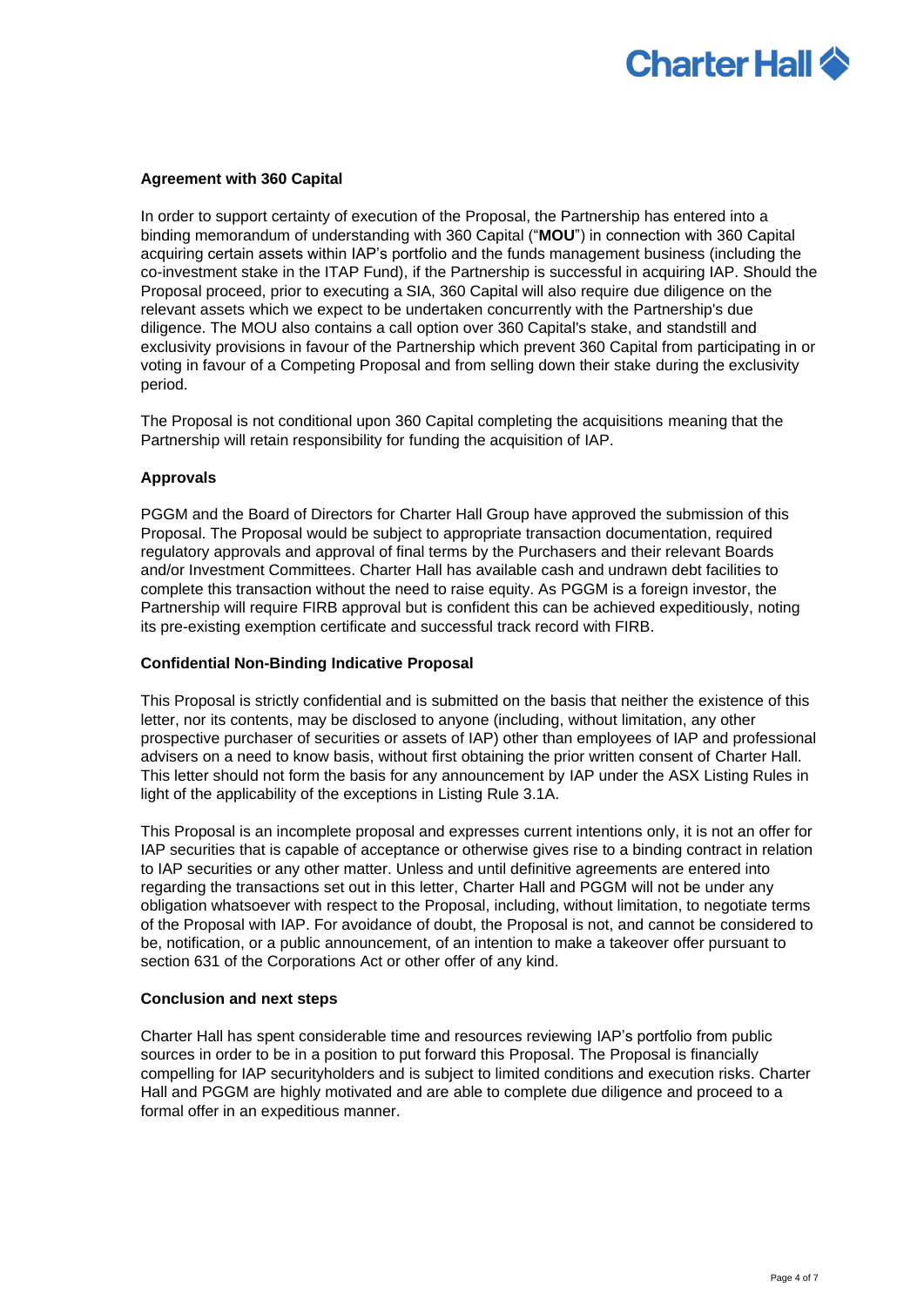

Should you wish to discuss or clarify any aspect of this letter, please contact David Harrison. We reiterate our desire to engage on a co-operative and collaborative basis with IAP and look forward to hearing from you.

Yours sincerely

De Havno

**David Harrison Managing Director & Group CEO**

M: +61 412 259 751 E: [david.harrison@charterhall.com.au](mailto:david.harrison@charterhall.com.au)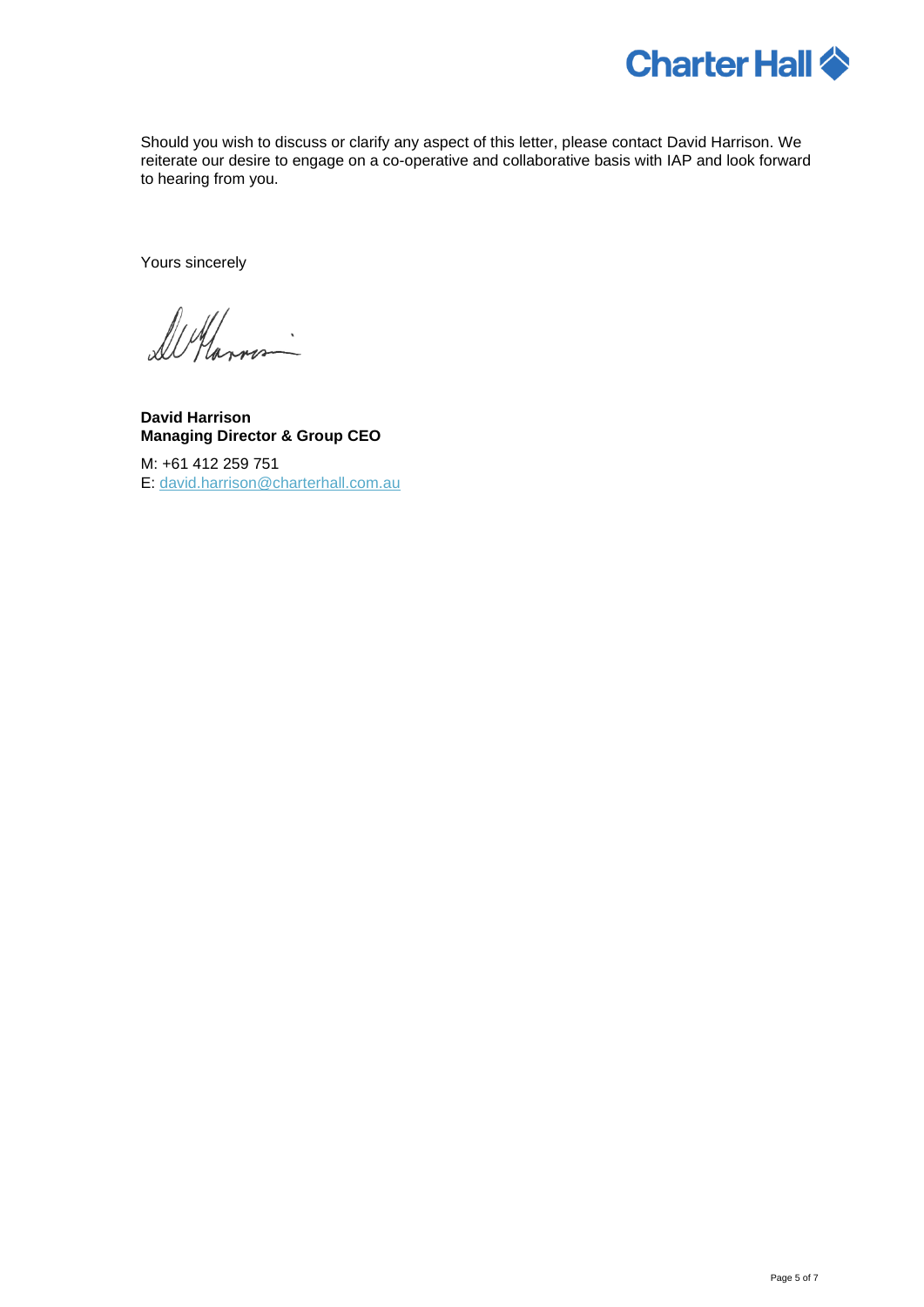# **Charter Hall**  $\diamondsuit$

## **Annexure 1: Preliminary due diligence request list**

The list below outlines some of the items expected to be reviewed in due diligence. Charter Hall reserves the right to request further items during the due diligence process.

| Area                         | <b>Information</b>                                                                                                                                                                              |
|------------------------------|-------------------------------------------------------------------------------------------------------------------------------------------------------------------------------------------------|
| <b>Tenants</b>               | Tenant lease documentation                                                                                                                                                                      |
|                              | Details of any Licenses & Agreements                                                                                                                                                            |
|                              | Tenancy schedules                                                                                                                                                                               |
|                              | Details of any committed capex or outstanding incentives.                                                                                                                                       |
|                              | Outgoings schedule (previous and forecast budgets)                                                                                                                                              |
|                              | Arrears report and arrears history report                                                                                                                                                       |
|                              | Last 12 months of tenant's tax invoices                                                                                                                                                         |
|                              | Details on any COVID related abatements provided that are still current<br>$\hspace{0.05cm}$                                                                                                    |
|                              | Schedule of any outstanding incentives (that are not COVID related)                                                                                                                             |
| <b>Site</b>                  | <b>Certificates of Title</b>                                                                                                                                                                    |
|                              | Deposited Plan                                                                                                                                                                                  |
|                              | <b>Site Survey</b>                                                                                                                                                                              |
|                              | <b>GLA Surveys</b>                                                                                                                                                                              |
|                              | <b>Site Audit Certificate</b>                                                                                                                                                                   |
|                              | Sewerage Plan                                                                                                                                                                                   |
| <b>Planning</b>              | Copies of any Development Approvals                                                                                                                                                             |
|                              | <b>Occupancy Certificates</b>                                                                                                                                                                   |
|                              | Building/Compliance Certificates (Certificate of Classification or the state<br>legislated equivalent)                                                                                          |
|                              | <b>H&amp;S Compliance Certs</b>                                                                                                                                                                 |
|                              | <b>Planning Reports</b>                                                                                                                                                                         |
|                              | Copies of any current drawings and development proposals                                                                                                                                        |
| <b>Physical</b>              | As Built Drawings (arch, mech, elec, hydraulic, civil, structural)                                                                                                                              |
|                              | Structure & Façade Reports                                                                                                                                                                      |
|                              | Services (mech, elec, lifts, hydraulic) Reports                                                                                                                                                 |
|                              | NABERS / Green Star                                                                                                                                                                             |
|                              | Operating/Services Manuals (incl air conditioning)                                                                                                                                              |
|                              | <b>Environmental Reports</b>                                                                                                                                                                    |
|                              | Hazardous materials report including asbestos register                                                                                                                                          |
|                              | Geotech Reports                                                                                                                                                                                 |
|                              | Building Compliance Reports & Warrant of Fitness                                                                                                                                                |
|                              | Fire safety information including AFSS, Annual Essential Safety Measures<br>Reports (AESMR), Fire Hydrant commissioning flow tests (5 yearly<br>Hydrostatic Test Results, tank integrity tests) |
|                              | Occupational Health & Safety / Disabled Disability Act Reports                                                                                                                                  |
|                              | <b>Flooding Reports</b>                                                                                                                                                                         |
|                              | Schedule of capital expenditures incurred by the Landlord at the Property for<br>the last 2 years                                                                                               |
| <b>Insurance</b>             | Details of Current Cover (ISR & PLI Cover)                                                                                                                                                      |
|                              | Schedule of insurance claims for the last 5 years and any outstanding claims                                                                                                                    |
|                              | Certificates of Currency for Tenant Insurance                                                                                                                                                   |
|                              | Insurance (Replacement Cost) Valuation Report                                                                                                                                                   |
| <b>Tax and</b><br>accounting | Details of any off balance sheet items including contingencies and<br>commitments                                                                                                               |
|                              |                                                                                                                                                                                                 |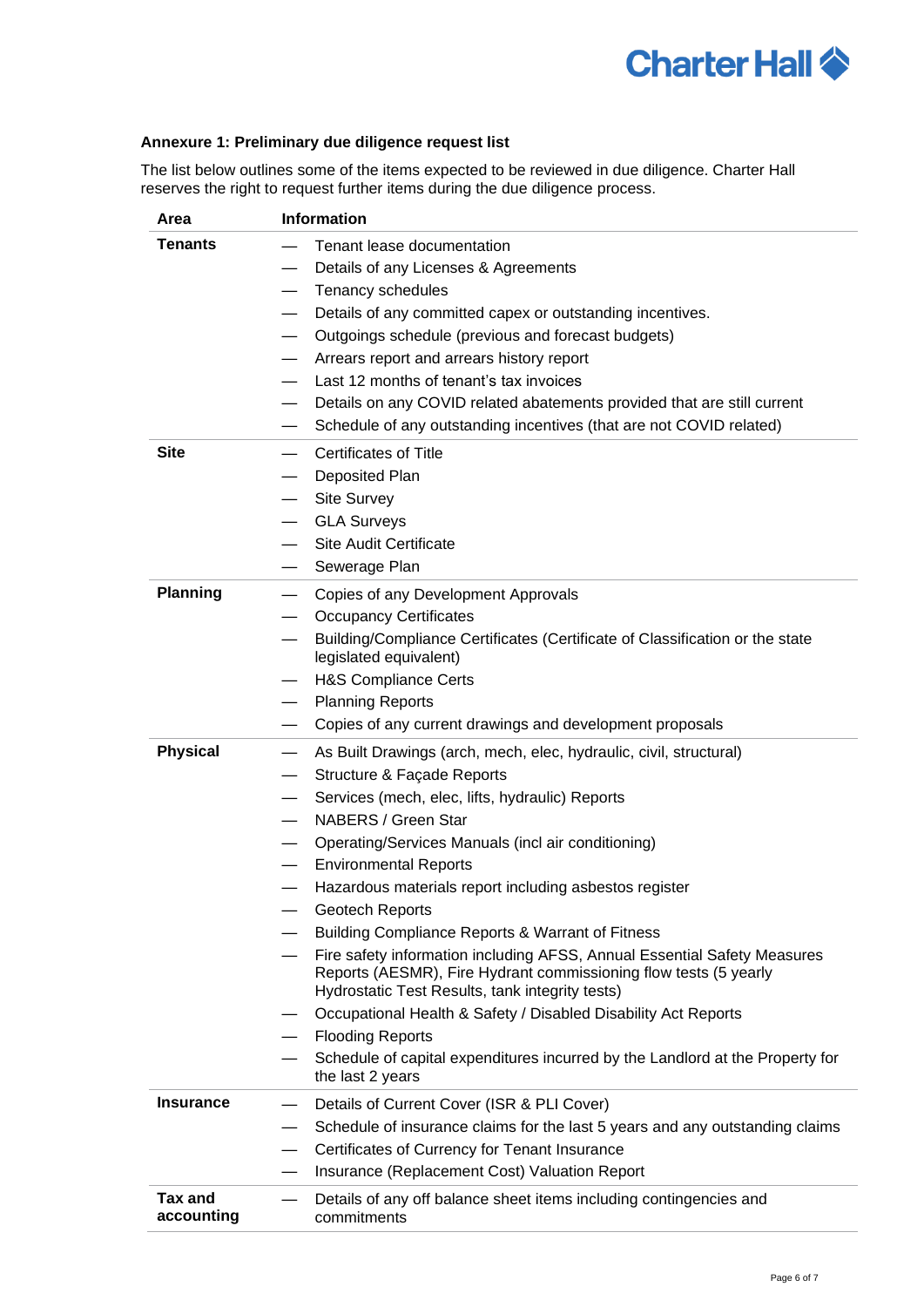# **Charter Hall**  $\diamondsuit$

| Area                                 | <b>Information</b>                                                                           |  |  |  |
|--------------------------------------|----------------------------------------------------------------------------------------------|--|--|--|
|                                      | Statutory and management accounts                                                            |  |  |  |
|                                      | <b>Land Tax Notices</b>                                                                      |  |  |  |
|                                      | <b>Council Rates Notices</b>                                                                 |  |  |  |
|                                      | <b>Water Rates Notices</b>                                                                   |  |  |  |
|                                      | <b>Depreciation Schedules</b>                                                                |  |  |  |
| <b>Valuation</b>                     | Previous valuation reports                                                                   |  |  |  |
| <b>Property</b><br><b>Management</b> | Existing service and maintenance agreements                                                  |  |  |  |
|                                      | Property management agreements                                                               |  |  |  |
|                                      | Last 12 months Management Reports (including rental schedules and<br>invoices) if applicable |  |  |  |
| Legal                                | Corporate structure chart                                                                    |  |  |  |
|                                      | Compliance plan including breach registers                                                   |  |  |  |
|                                      | Details of any litigation                                                                    |  |  |  |
|                                      | Material correspondence with regulators, including any breaches or<br>investigations         |  |  |  |
|                                      | Copies of funds and asset management agreements in relation to external<br>funds             |  |  |  |
| Corporate                            | Asset and business plans                                                                     |  |  |  |
|                                      | Debt documentation                                                                           |  |  |  |
|                                      | Derivative documentation                                                                     |  |  |  |
|                                      | Securityholder register                                                                      |  |  |  |
|                                      | Board and Committee papers for the prior two years                                           |  |  |  |
|                                      | Details of transaction costs payable due to the Proposal                                     |  |  |  |
|                                      | Details of funds management platform                                                         |  |  |  |
|                                      | Details of operating expenses, including employee and non-employee<br>expenses               |  |  |  |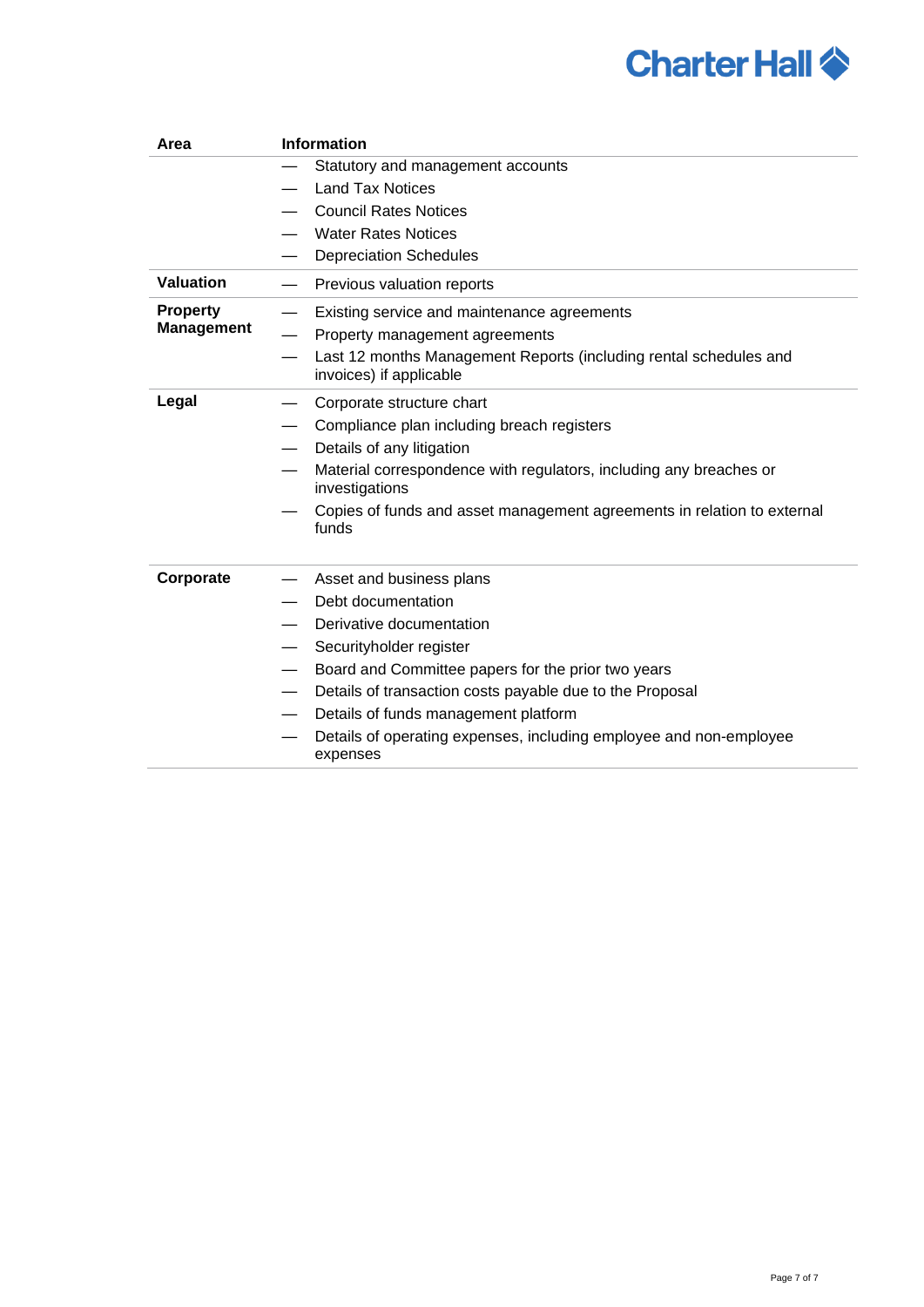28 January 2022

360 Capital Group (ASX: TGP) and 360 Capital REIT (ASX: TOT) Suite 3701, Level 37, 1 Macquarie Place, Sydney 2000

Attention: Tony Pitt

Dear All

### **Irongate Group (ASX: IAP) – Charter Hall and PGGM Partnership and 360 Capital Group (ASX: TGP) and 360 Capital REIT (ASX: TOT) (together** *360 Capital***) Memorandum of Understanding**

### **1. Background**

- (a) Charter Hall Wholesale Management Limited (ACN 006 765 206) as trustee of the Charter Hall PGGM Industrial Partnership (ABN 29 250 100 507) (*Partnership*) intends to make a non-binding indicative offer to acquire (directly or through its nominee) all of the stapled securities in Irongate Group (ASX: IAP) (*Irongate*), including 360 Capital's 19.9% stake in Irongate, by way of an agreed trust scheme.
- (b) Subject to the terms of this MOU, the Partnership has agreed to procure the responsible entity of the relevant trust wholly owned by Irongate as at the date of this MOU to sell each Property, the Funds Management Business and the Equity Accounted Investments (each defined below) to 360 Capital on an 'as is, where is' basis for its respective Price. The sale of the Properties, the Funds Management Business and the Equity Accounted Investments to 360 Capital will occur simultaneously and completion of the sale of the Properties, Funds Management Business and Equity Accounted Investments will be interdependent with Implementation. The Parties intend this MOU to be binding and enforceable.
- (c) In this MOU capitalised terms will have the meaning given to them in Annexure A unless otherwise expressly provided.

### **2. Parties' Commitments**

The Partnership and 360 Capital agree on their own behalf and on behalf of their respective related bodies corporate that:

- (a) this MOU constitutes a binding agreement and is executed and operates as a deed;
- (b) the Partnership must on or about the date of this MOU make a non-binding indicative offer (*Proposal*) to acquire (directly or through its nominee) all of the stapled securities in Irongate, including 360 Capital's 19.9% stake in Irongate, by way of an agreed trust scheme on terms no less favourable than those set out in the non-binding indicative offer initialled by or on behalf of the parties for identification on or about the date of this MOU;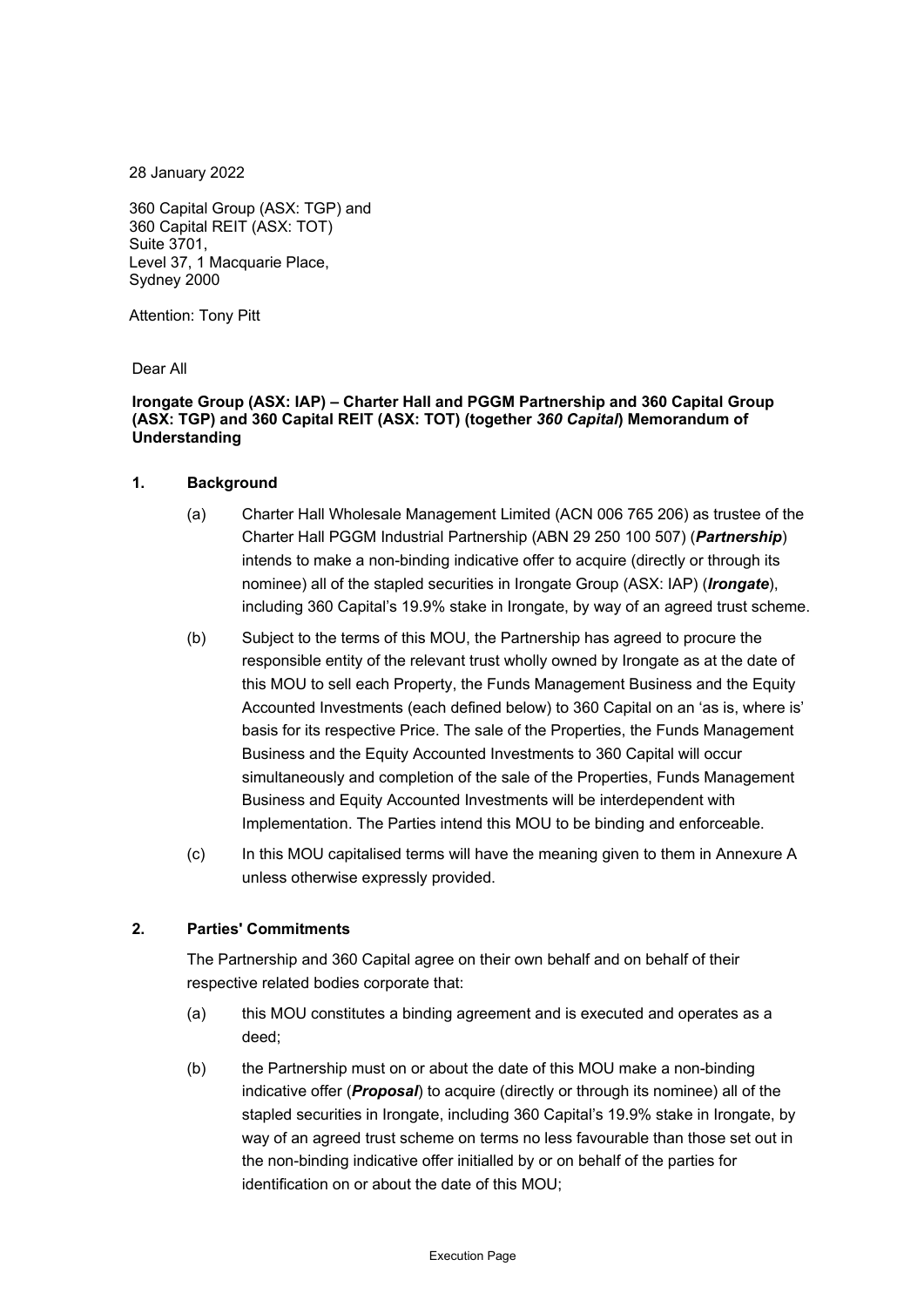- (c) all Irongate stapled securityholders will be entitled to the March 2022 distribution, (which is estimated to be 4.5 cents per stapled security);
- (d) the Partnership must take all reasonable steps to pursue the Proposal and use its best endeavours to procure that 360 Capital has the opportunity to conduct due diligence in respect of the Properties, Funds Management Business and the Equity Accounted Investments;
- (e) except as required by applicable law or the requirements of any authority, the Partnership must at all times keep 360 Capital informed of all material details relating to the Proposal and its status;
- (f) without affecting the binding nature of this MOU:
	- (i) the Parties will procure that prior to despatch of any materials in connection with the Proposal to Irongate securityholders, the parties or their nominees will enter into such documentation as to enable 360 Capital or its nominee(s) to have a call option and the Partnership to have a put option in respect of:
		- (A) the interest and for the price set out in the table below in each of the following properties that at the date of this MOU are owned by Irongate or a sub trust that is owned and controlled by Irongate:

| <b>Property</b>                                     | <b>Acquiring</b><br><b>Entity</b> | <b>Interest</b> | <b>Price</b>  |
|-----------------------------------------------------|-----------------------------------|-----------------|---------------|
| 38 Sydney Avenue, Forrest<br>- ACT, Australia       | TOT (or<br>its<br>nominee)        | 100%            | \$80,000,000  |
| 34 Southgate Avenue,<br>Cannon Hill- QLD, Australia | TOT (or<br>its<br>nominee)        | 100%            | \$42,000,000  |
| 100 Willis Street, Wellington<br>- New Zealand      | TGP (or<br>its<br>nominee)        | 50%             | \$82,000,000  |
| 510 Church Street,<br>Cremorne - VIC, Australia     | TOT(or its<br>nominee)            | 50%             | \$132,000,000 |

(each a *Property*, together the *Properties*);

(B) ownership and operation of the funds management business conducted by Irongate, including the co-investment stake held in the ITAP Fund (*Funds Management Business*) and all of the coinvestment stakes in the managed funds (*Equity Accounted Investments*) for the following prices: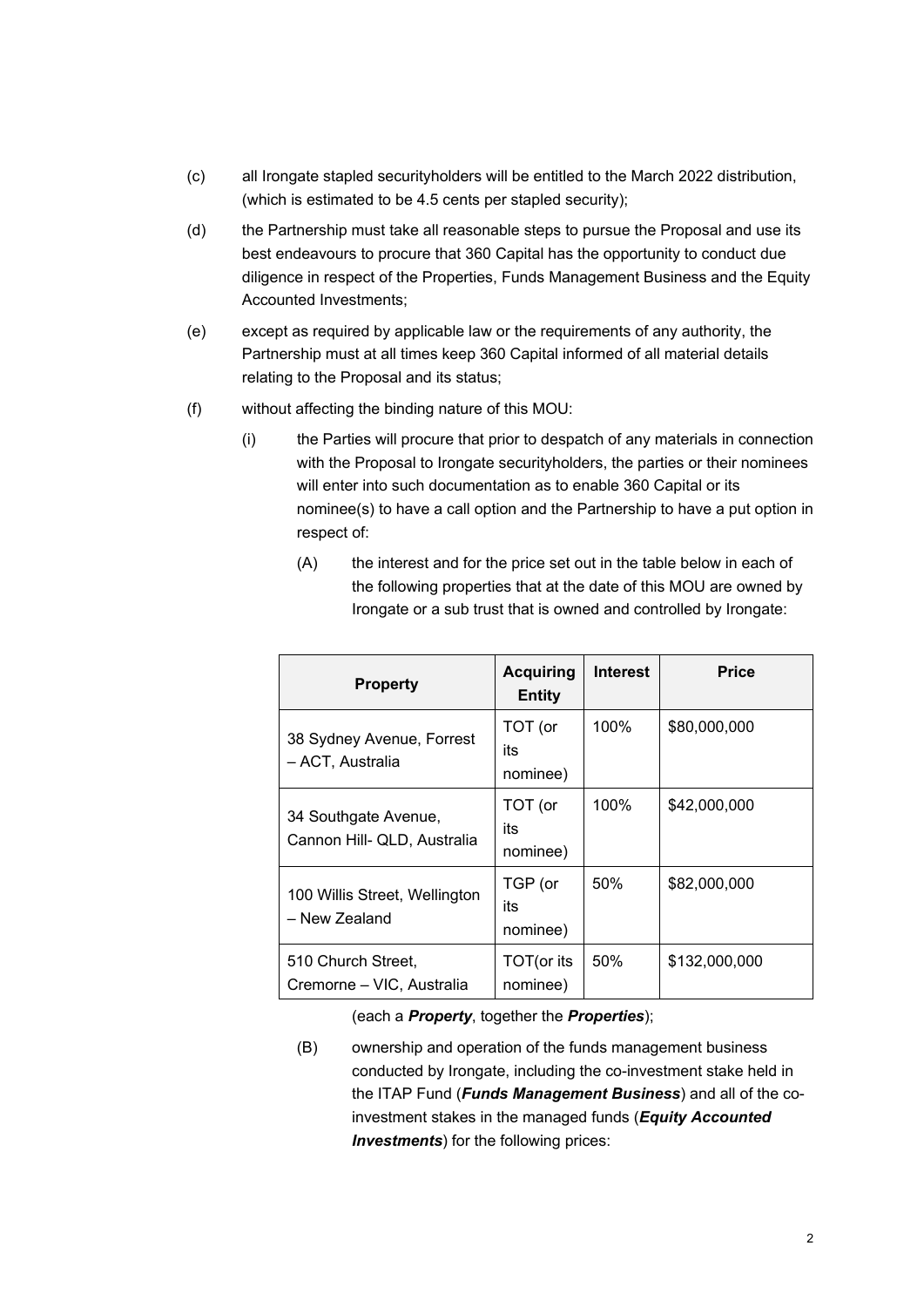| <b>Business</b>                     | <b>Price</b> |  |  |
|-------------------------------------|--------------|--|--|
| <b>Funds Management Business</b>    | \$5,000,000  |  |  |
| <b>Equity Accounted Investments</b> | \$22,504,940 |  |  |

- (ii) in respect of 100 Willis Street, Wellington (*Wellington Property*), the Partnership and TGP:
	- (A) will procure the entry into a call option deed whereby TGP (or its nominee) will purchase the remaining 50% from the Partnership. The call option may be exercised within 2 years of purchase of the initial 50% share for a price of \$82,000,000, with the option purchase price adjusted over the option term by any increase in the net income from the Wellington Property between the date of the original 50% acquisition by 360 Capital and the date of exercise of the call option; and
	- (B) will procure the entry into a co-owners agreement whereby PMG Property Funds Management Limited (registered in New Zealand) will be jointly appointed as the property manager over the whole of the Wellington Property at market rates for the term of the call option referred to in paragraph 2(f)(ii)(A) and with usual preemptive rights in the co-owner's agreement;
- (iii) the put option referred to in paragraph  $2(f)(i)$  will have an exercise period expiring on the later of:
	- (A) Exclusivity Period; and
	- (B) where the Partnership and Irongate have entered into a binding implementation agreement in respect of implementation of a trust scheme prior to the end of the Exclusivity Period, such exclusivity period or sunset date agreed between the Partnership and Irongate for implementation of the trust scheme; and
- $(iv)$  the call option referred to in paragraph  $2(f)(i)$  will have an exercise period expiring on the date which is 15 months after the date of the MOU;
- (v) the Parties agree that:
	- (A) entry into any put and call option deeds is conditional upon 360 Capital being satisfied (in its sole discretion) with the results of its due diligence investigations; and
	- (B) the aforementioned put and call options are conditional on Implementation prior to the expiry of the exercise period;
- (vi) 360 Capital will be provided with a 4 week due diligence period, within which it must complete its due diligence on the Properties, the Funds Management Business and the Equity Accounted Investments and the Partnership will take reasonable steps to enable 360 Capital to carry out such due diligence;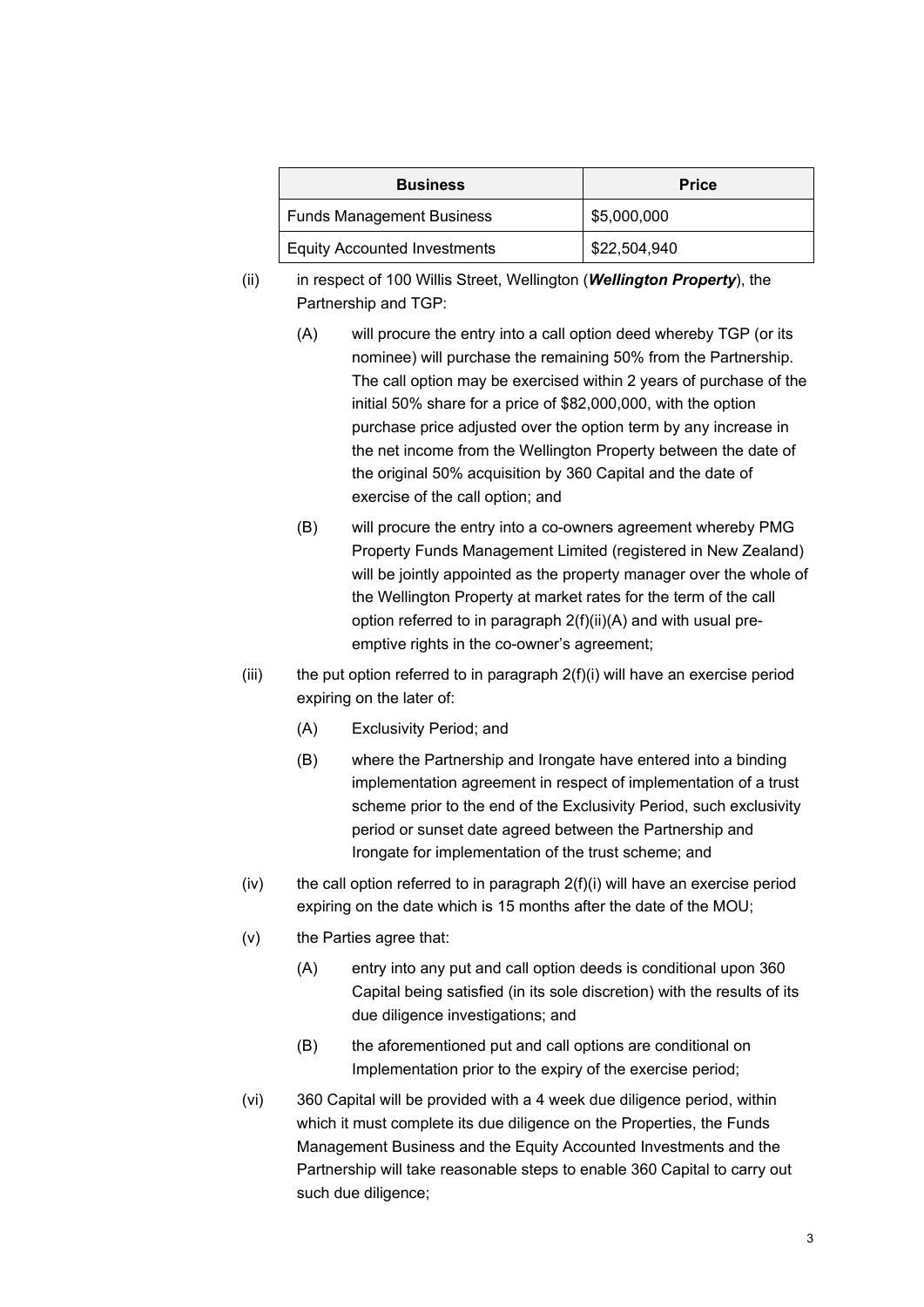- (vii) the Parties agree that completion of the Property transfers and purchase of the Funds Management Business and Equity Accounted Investments shall occur on the date upon which Implementation occurs, or as soon as possible thereafter and that Implementation will not occur independently of the sale of the Properties, the Funds Management Business and Equity Accounted Investments to 360 Capital or its nominees;
- (viii) the parties will work together to transition the Funds Management Business to 360 Capital in an efficient and timely manner;
- (ix) the Funds Management Business will only be transferred with such staff as 360 Capital determines;
- (x) the Partnership makes no representation or gives no warranties in relation to any of the Properties, the Funds Management Business and Equity Accounted Investments, Irongate or any sub trust that owns a Property, the Funds Management Business and Equity Accounted Investments; and
- (g) nothing in this MOU limits or restricts the actions of 360 Capital in relation to their respective previous, current or future non-binding indicative offers for Irongate.

# **3. Debt Financing**

360 Capital confirms that both 360 Capital Group and 360 Capital REIT have sufficient financial resources to complete the transaction proposed by this MOU and do not require any capital raising. 360 Capital will fund the acquisitions of the Properties, Funds Management Business and Equity Accounted Investments from existing cash reserves, scheme consideration and a small debt facility will be obtained by 360 Capital REIT for its acquisitions. 360 Capital REIT will provide evidence to the Partnership of a binding commitment to such financing prior to the expiry of the due diligence period agreed between the Partnership and Irongate.

### **4. Exclusivity**

During the Exclusivity Period:

- (a) 360 Capital agrees that it will not (and must procure that its Related Bodies Corporate (alone or acting in concert with any third party other than the Partnership) do not directly or indirectly); and
- (b) the Partnership agrees that it will not and must procure that its Related Bodies Corporate (alone or acting in concert with any third party other than the Partnership) do not directly or indirectly,

except with the prior written consent of the other party:

- (c) participate in any negotiations or discussions with any Third Party in relation to a Competing Proposal or which may reasonably be expected to lead to a Competing Proposal;
- (d) accept in respect of, sell or agree to sell any of, its Irongate stapled securities to a Third Party ;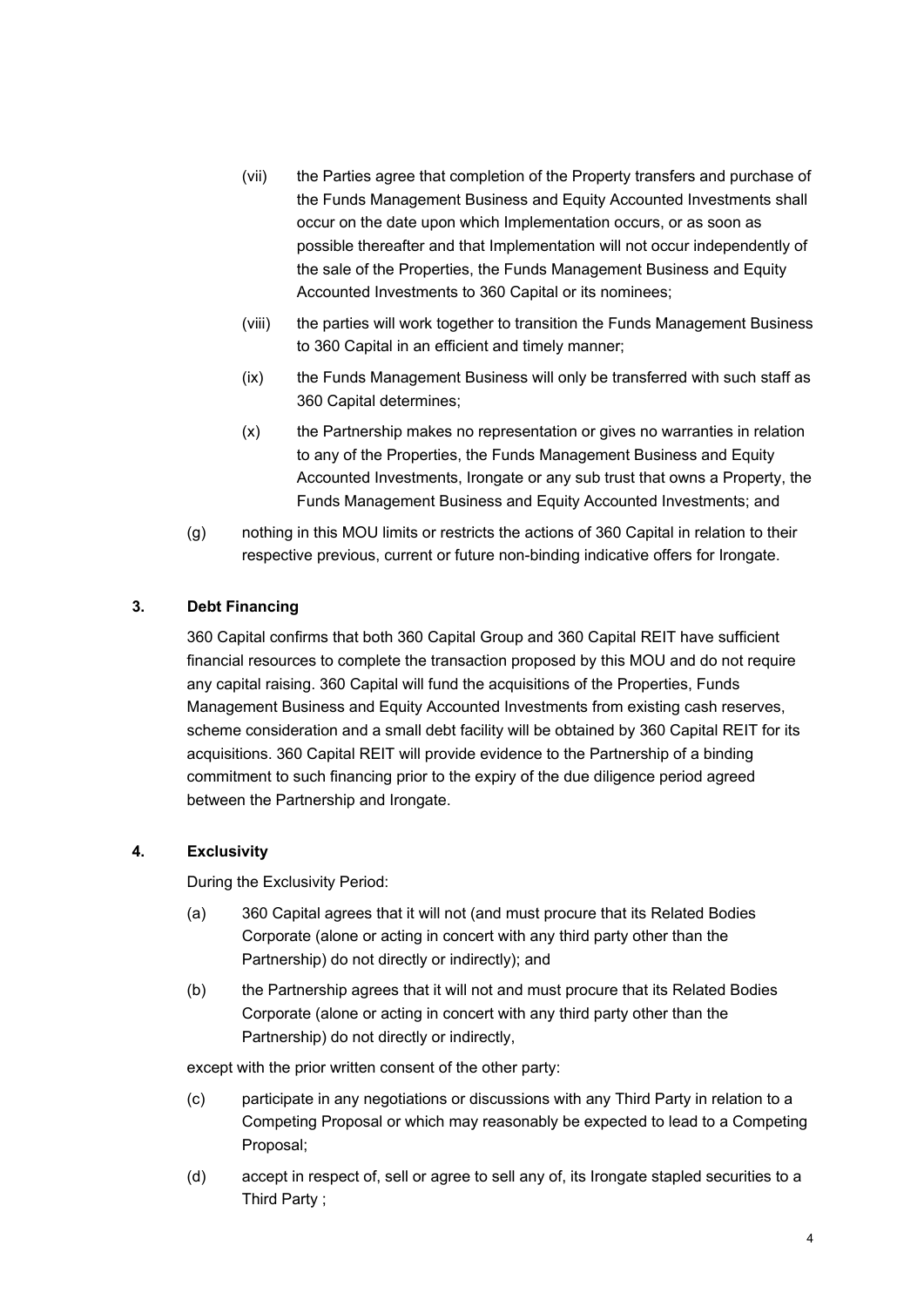- (e) vote in favour of a Competing Proposal; or
- (f) make any public announcement that it will accept or propose to accept, vote in favour of or otherwise support a Competing Proposal,

and 360 Capital also agrees it will, and must ensure that its Related Bodies Corporate and Representatives (alone or acting in concert with any Third Party) will, vote against any Competing Proposal, except with the prior written consent of the Partnership.

## **5. IAP Call Option**

- (a) In consideration of their entry into this MOU, the Partnership and 360 Capital agree on their own behalf and on behalf of their respective related bodies corporate that from the date of this MOU until the later of:
	- (i) the Exclusivity Period; and
	- (ii) where the Partnership and Irongate have entered into a binding implementation agreement in respect of implementation of a trust scheme prior to the end of the Exclusivity Period, such exclusivity period or sunset date agreed between the Partnership and Irongate for implementation of the trust scheme,

(*Option Period*), 360 Capital grants to the Partnership an option to require 360 Capital to transfer its 19.9% stake in Irongate (representing 135,417,786 stapled securities in Irongate)) to the Partnership (or its nominee) (*IAP Call Option*) at a price of \$1.90 per stapled security (*IAP Call Price*), subject to paragraph 5(b). The IAP Call Option is exercisable from the date on which all conditions (including member approval, court approval and any other regulatory approvals) are satisfied or waived in respect of Implementation to the date on which Implementation occurs. For the avoidance of doubt, 360 Capital will remain entitled to the March distribution (which is estimated to be 4.5 cents per stapled security).

- (b) Subject to paragraph 5(c), if during the Option Period a Competing Proposal with a higher implied consideration per Irongate stapled security than the Partnership's Proposal is recommended by the Irongate Board, is otherwise put to Irongate members by the Irongate Board or is comprised in an unconditional takeover bid (*Recommended Competing Proposal*), then the Partnership is restricted (the *Call Option Restriction*) from exercising the IAP Call Option unless the Partnership announces to ASX within seven days of announcement by Irongate of the Recommended Competing Proposal that the consideration payable under the Partnership's Proposal is increased to be the same or greater than the consideration payable under the Recommended Competing Proposal (*Matched Proposal*).
- (c) If the Partnership does not offer a Matched Proposal within seven days of announcement by Irongate of a Recommended Competing Proposal, then on the conclusion of that period, 360 Capital may sell its stake in Irongate during the balance of the period of any Call Option Restriction, at a price at least equal to \$1.90 per stapled security. The Call Option Restriction ceases to apply at anytime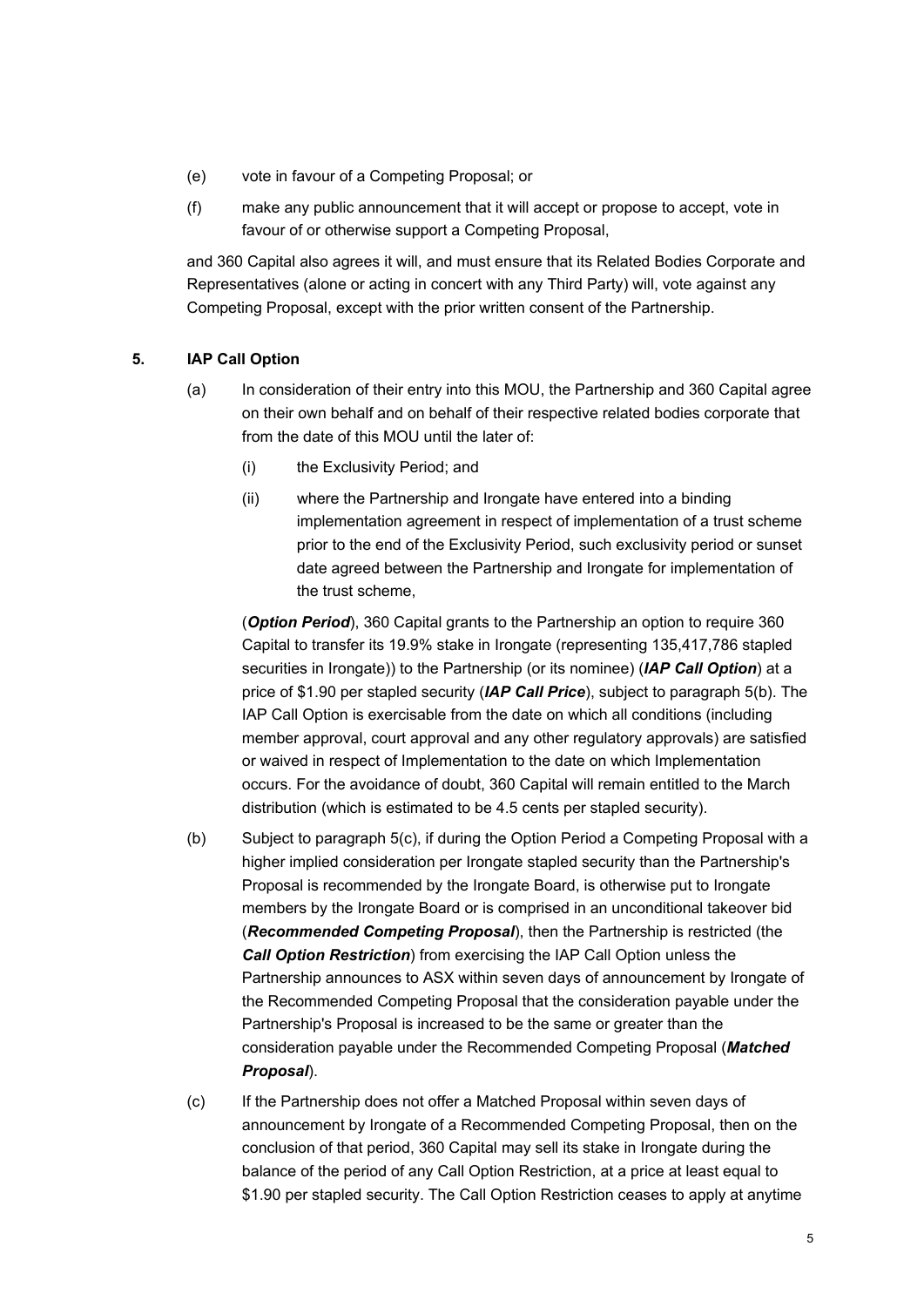that any relevant Competing Proposal is withdrawn or terminated. The IAP Call Option will cease to apply to any securities sold in accordance with this paragraph (c).

- (d) The Parties acknowledge that the IAP Call Option is an irrevocable offer by 360 Capital during the option term set out in paragraph 5(a).
- (e) The Parties acknowledge that the IAP Call Option may be exercised by notice in writing from the Partnership to 360 Capital and that the exercise date shall be two Business Days after receipt (including deemed receipt) by 360 Capital.

### **6. Confidentiality**

(a) Confidentiality

Each Party must not disclose to any person, and must keep confidential any other information which is disclosed by a Party to another in connection with this MOU.

(b) Exceptions

A Party may make any disclosures in relation to the matters specified in paragraph 6(a) of this MOU as, in its absolute discretion, it thinks necessary to:

- (i) its professional advisers, bankers, financial advisers, financiers and insurers for the purpose of giving full effect to this MOU and the transactions contemplated by it, if those persons undertake to keep information disclosed confidential;
- (ii) comply with any applicable law or requirement of any authority (including the listing rules of any applicable stock exchange);
- (iii) any of its employees to whom it is necessary to disclose the information, if that employee undertakes to keep the information confidential; or
- $(iv)$  if, and to the extent, the information is or becomes part of the public domain otherwise than through a breach of confidence owed under this MOU.
- (c) Public announcements
	- (i) The Parties agree that following execution of this MOU, each of Charter Hall (on behalf of the Partnership) and 360 Capital will issue the Announcements, which must be approved in writing by the Parties (both acting reasonably).
	- (ii) The Parties acknowledge that the terms of this MOU will be attached to a substantial holder notice filed by the Partnership with the Australian Securities Exchange and/or the Johannesburg Stock Exchange.
	- (iii) Except as required by applicable law or the requirements of any authority, all other press releases and other public announcements relating to the transactions dealt with by this MOU must be in terms first agreed in writing by the Parties (both acting reasonably) (other than to the extent that any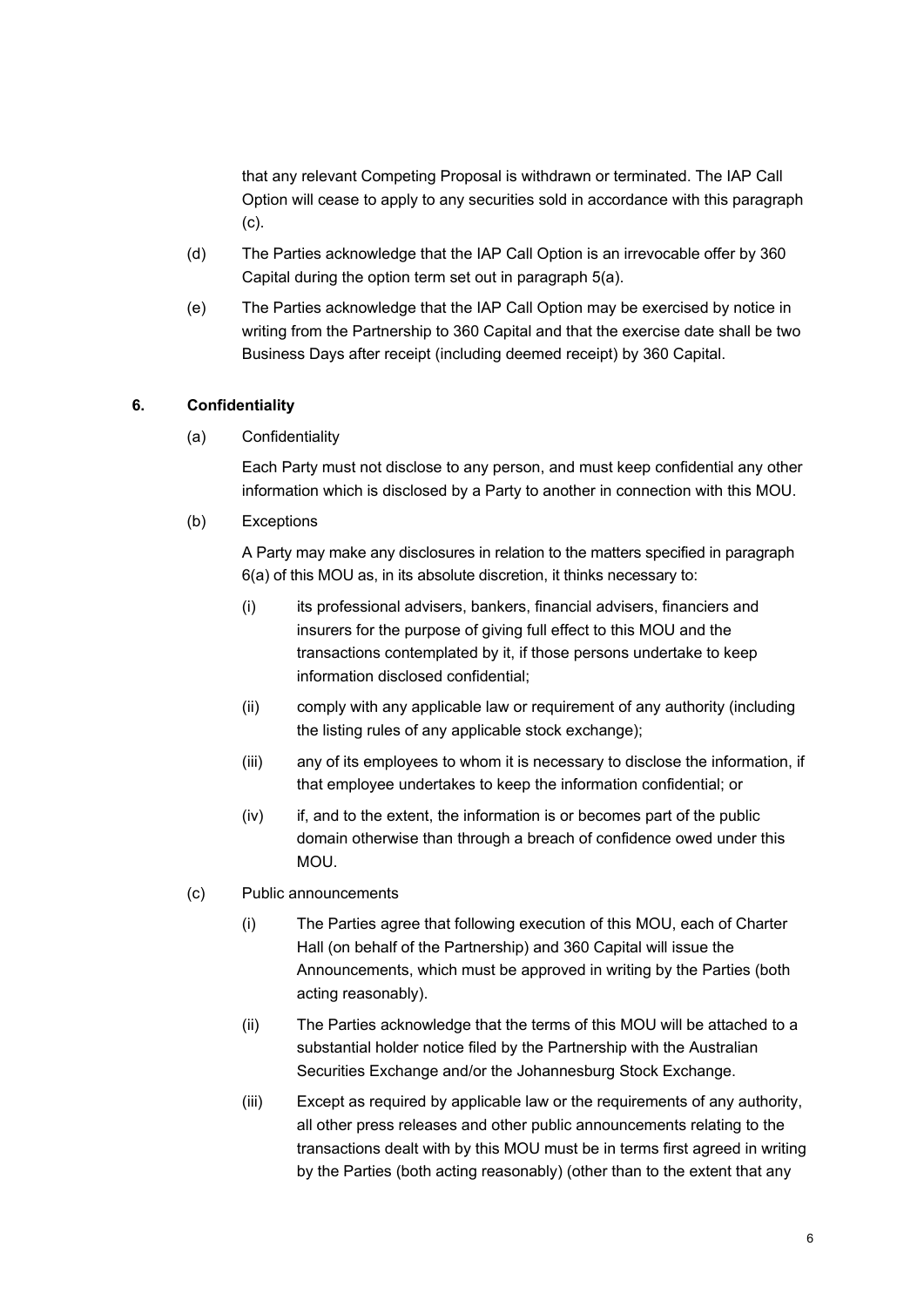such public announcement repeats terms that have previously been agreed in writing by the Parties).

(d) Approaches to Irongate

360 Capital agrees that it will not make any approach to Irongate in connection with the Partnership's Proposal, the potential on-sale of any or all assets to 360 Capital or any other transactions contemplated under this MOU without the prior written consent of the Partnership.

# **7. Notices**

Any notice given or made under this MOU:

- (a) must be in writing;
- (b) must be addressed and delivered by email to the intended recipient at the email address below:

to the Partnership c/o Charter Hall Holdings Pty Limited

Email: Mark.Bryant@charterhall.com.au

Copy to: Kate.Towey@allens.com.au and Vijay.Cugati@allens.com.au

To 360 Capital: 360 Capital Group and 360 Capital REIT Email: james.storey@360capital.com.au and

tony.pitt@360capital.com.au

Copy to: manderson@claytonutz.com

- (c) a notice sent by email will be conclusively taken to be served on the first to occur of:
	- (i) receipt by the sender of an email acknowledgement from the recipient's information system showing that the notice has been delivered to the email address stated above;
	- (ii) the time that the notice enters an information system which is under the control of the recipient; and
	- (iii) the time that the notice is first opened or read by an employee or officer of the recipient,
- (d) but if the result is that a notice would be taken to be given or made on a day that is not a Business Day in the place to which the notice is sent or is later than 7pm (local time) it will be conclusively taken to have been duly given or made at the start of business on the next Business Day in that place.

# **8. Limitation of Liability – CHWML**

360 Capital acknowledges and agrees that:

(a) Charter Hall Wholesale Management Limited (ACN 006 765 206) (*Trustee*) enters into this MOU in its capacity as trustee of the Partnership only;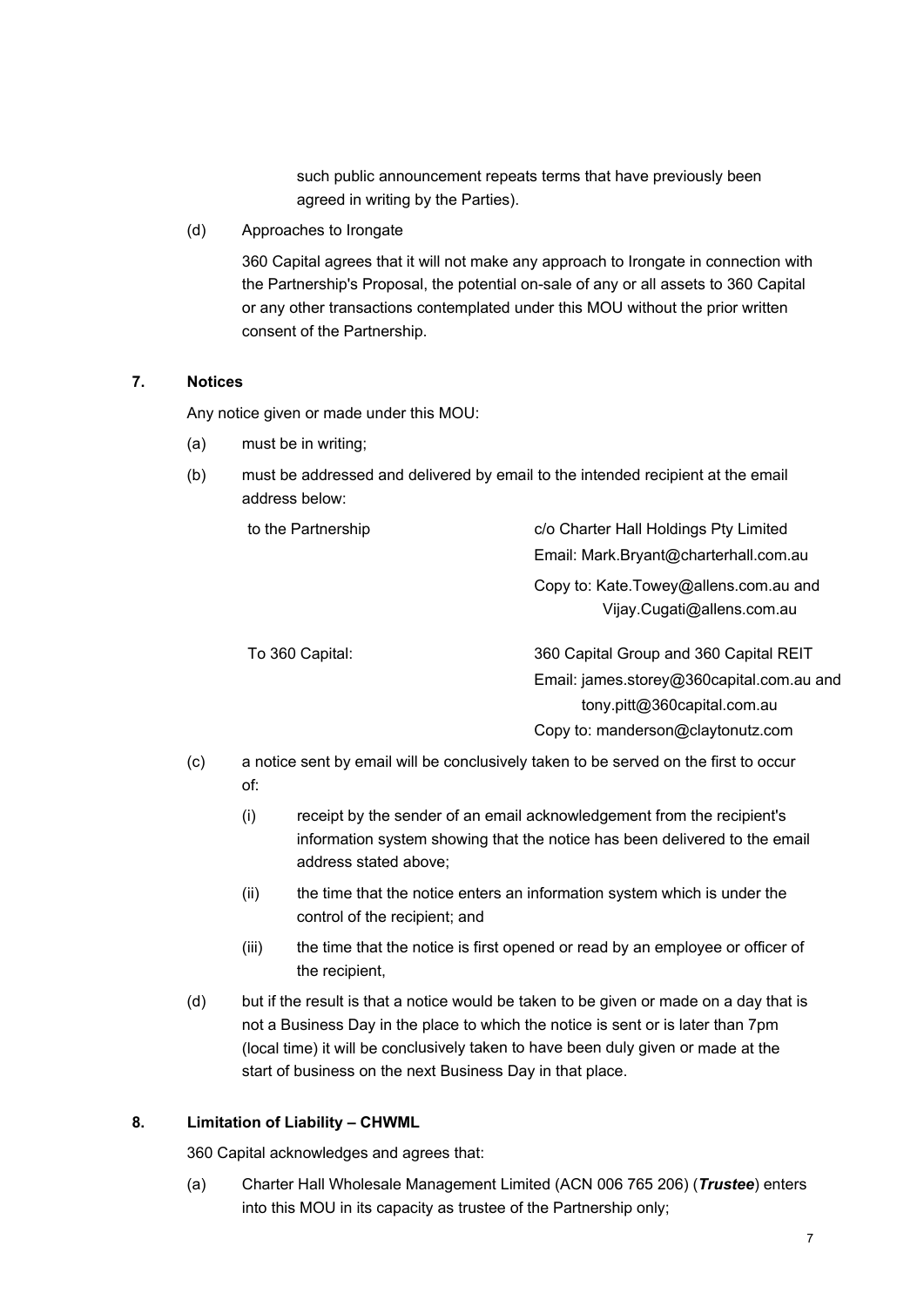- (b) the recourse of the parties to the Trustee in respect of any obligations and liabilities of the Trustee under or in connection with this MOU (whether that liability arises under a specific provision of this MOU, for breach of contract, tort (including negligence) or otherwise) is limited to the extent to which the Trustee can be satisfied out of the Partnership's assets out of which the Trustee is actually indemnified in respect of such obligations and liabilities;
- (c) the parties may not sue the Trustee in any capacity other than as trustee of the Partnership, including seeking the appointment of a receiver (except in relation to property of the Partnership), a liquidator, an administrator or any similar person to the Trustee or prove in any liquidation, administration or arrangement of or affecting the Trustee (except in relation to property of the Partnership);
- (d) the provisions of this paragraph 8 do not apply to any obligation or liability of the Trustee in its capacity as trustee of the Partnership to the extent that it is not satisfied because under the constituent documents of the Partnership or by operation of law there is a reduction in the extent of the Trustee's indemnification out of the Partnership assets as a result of fraud, negligence or breach of trust on the part of the Trustee; and
- (e) if a Party does not recover the full amount of any money owing to it arising from non-performance by the Trustee of any of its obligations, or non-payment by the Trustee of any of its liabilities, under or in respect of this MOU, by enforcing the rights referred to in paragraph 8(b), that Party may not (except in the case of fraud, negligence or breach of trust by the Trustee) seek to recover the shortfall by:
	- (i) bringing proceedings against the Trustee in its personal capacity; or
	- (ii) applying to have the Trustee wound up.
- (f) This paragraph applies despite any other provision of this MOU, the constituent documents of the Partnership or any principle of equity or law to the contrary and extends to all liabilities and obligations of the Trustee in relation to any representation, warranty, conduct, omission, agreement or transaction related to this MOU, including under the constituent documents of the Partnership.

# **9. Limitation of Liability – 360 Capital FM**

The Partnership acknowledges and agrees that:

- (a) 360 Capital FM Limited ABN 15 090 664 396 (*Responsible Entity*) enters into this MOU in its capacity as responsible entity of
	- (i) 360 Capital REIT; and
	- (ii) 360 Capital Investment Trust ARSN 104 552 598 (*Trust*),

only;

(b) the recourse of the parties to the Responsible Entity in respect of any obligations and liabilities of the Responsible Entity under or in connection with this MOU (whether that liability arises under a specific provision of this MOU, for breach of contract, tort (including negligence) or otherwise) is limited to the extent to which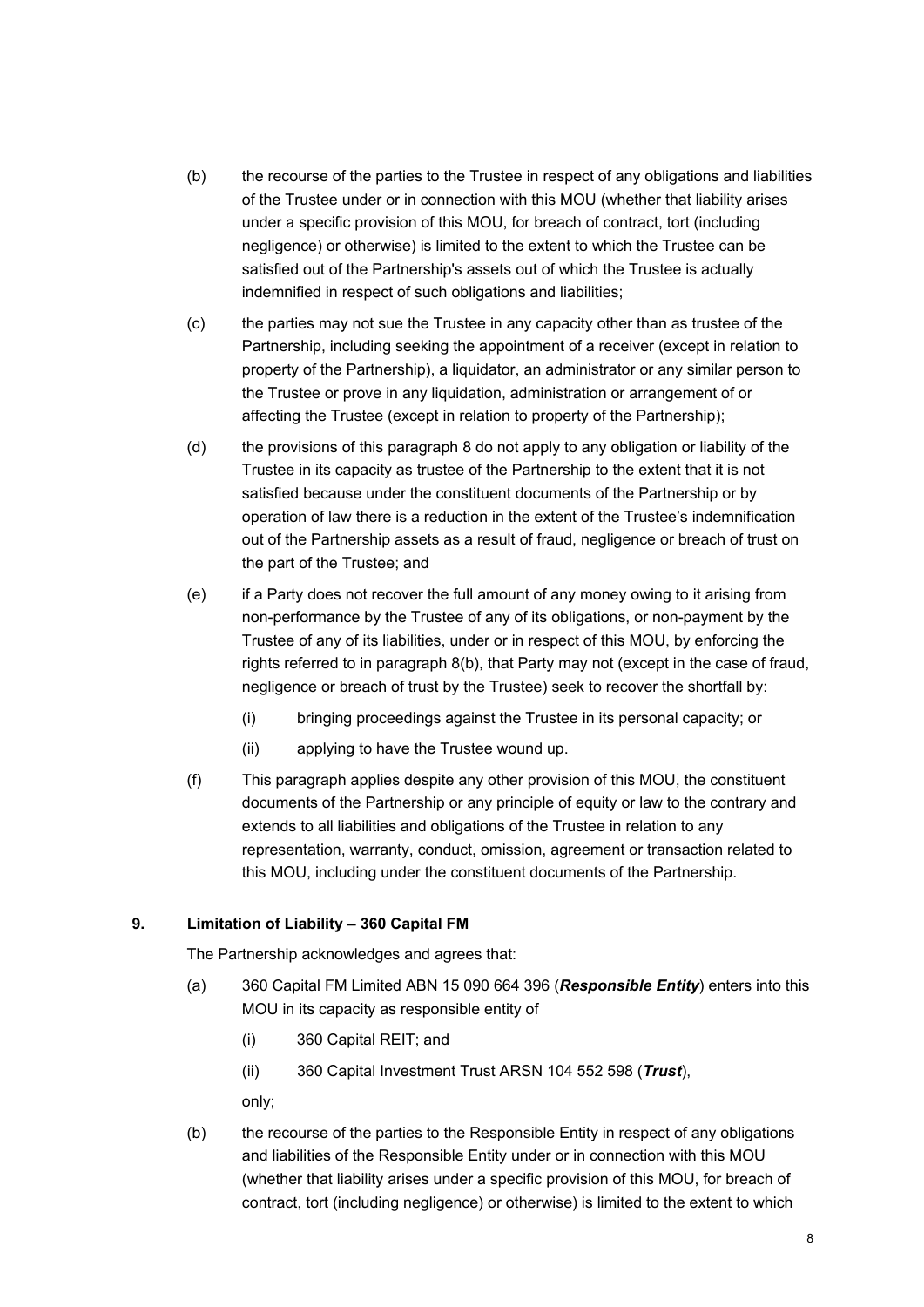the Responsible Entity can be satisfied out of the 360 Capital REIT's or the Trust's (as applicable) assets out of which the Responsible Entity is actually indemnified in respect of such obligations and liabilities;

- (c) the parties may not sue the Responsible Entity in any capacity other than as responsible entity of 360 Capital REIT and the Trust, including seeking the appointment of a receiver (except in relation to property of 360 Capital REIT and the Trust), a liquidator, an administrator or any similar person to the Responsible Entity or prove in any liquidation, administration or arrangement of or affecting the Responsible Entity (except in relation to property of 360 Capital REIT or the Trust);
- (d) the provisions of this paragraph 9 do not apply to any obligation or liability of the Responsible Entity in its capacity as responsible entity of 360 Capital REIT and the Trust to the extent that it is not satisfied because under the constituent documents of 360 Capital REIT or the Trust or by operation of law there is a reduction in the extent of the Responsible Entity's indemnification out of 360 Capital REIT's or the Trust's assets as a result of fraud, negligence or breach of trust on the part of the Responsible Entity; and
- (e) if a Party does not recover the full amount of any money owing to it arising from non-performance by the Responsible Entity of any of its obligations, or nonpayment by the Responsible Entity of any of its liabilities, under or in respect of this MOU, by enforcing the rights referred to in paragraph 9(b), that Party may not (except in the case of fraud, negligence or breach of trust by the Responsible Entity) seek to recover the shortfall by:
	- (i) bringing proceedings against the Responsible Entity in its personal capacity; or
	- (ii) applying to have the Responsible Entity wound up.
- (g) This paragraph applies despite any other provision of this MOU, the constituent documents of 360 Capital REIT or the Trust or any principle of equity or law to the contrary and extends to all liabilities and obligations of the Responsible Entity in relation to any representation, warranty, conduct, omission, agreement or transaction related to this MOU, including under the constituent documents of 360 Capital REIT or the Trust.

### **10. Governing Law and Jurisdiction**

This MOU is governed by the laws in force in New South Wales, Australia. In relation to it and related non-contractual matters each Party irrevocably submits to the non-exclusive jurisdiction of courts with jurisdiction there, and waives any right to object to the venue on any ground.

### **11. Costs**

(a) Subject to paragraph 11(b), the Partnership and 360 Capital will each be responsible for their own costs in relation to the negotiation, preparation and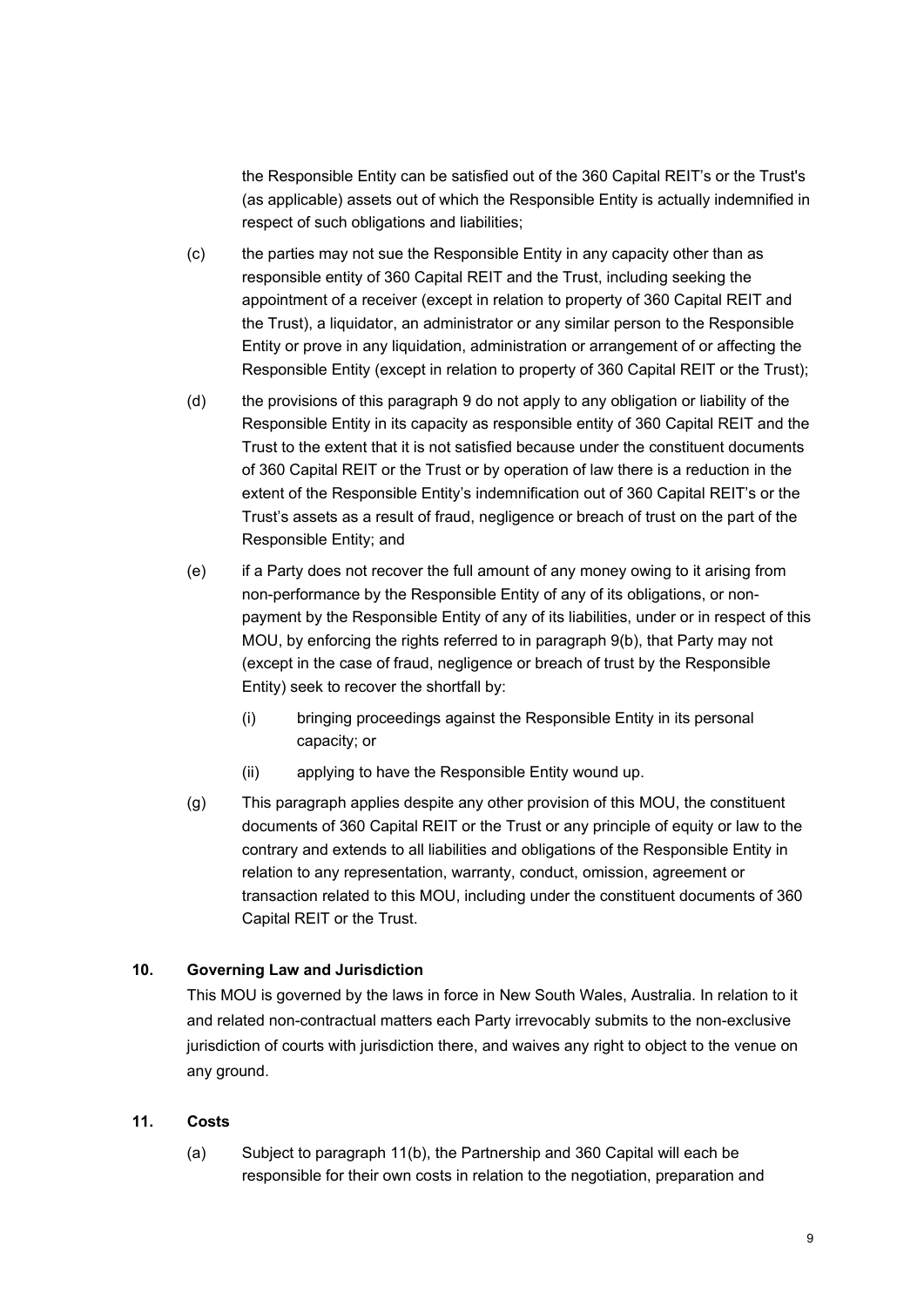completion of this MOU, the Proposal and the transactions or transfer contemplated by it including each Option Deed and debt break fees, except that:

- (i) 360 Capital shall be responsible for 20% of the Irongate office lease tail costs and 20% of any staff redundancy, long service leave or other staff costs incurred in respect of the Funds Management Business as a result of the transaction contemplated by this MOU; and
- (ii) the Partnership shall be responsible for the balance of the costs.
- (b) 360 Capital will be responsible for, and pay its own costs in relation any due diligence conducted on the Properties, the Funds Management Business and Equity Accounted Investments.

### **12. Counterparts**

- (a) This MOU may be executed in any number of counterparts, each signed by one or more of the Parties. All counterparts together will be taken to constitute one instrument.
- (b) Each Party warrants that immediately prior to entering into this MOU, it has unconditionally consented to:
	- (i) the requirement for a signature under any law being met; and
	- (ii) any other Party to this MOU executing it,

by any method of electronic signature that other Party uses (at that other Party's discretion), including signing on an electronic device or by digital signature.

### **13. Recovery of GST**

- (a) If GST is payable, or notionally payable, on a supply made under or in connection with this MOU, the party providing the consideration for that supply must pay as additional consideration an amount equal to the amount of GST payable, or notionally payable, on that supply (the *GST Amount*). Subject to the prior receipt of a tax invoice, the GST Amount is payable at the same time that the other consideration for the supply is provided. If a tax invoice is not received prior to the provision of that other consideration, the GST Amount is payable within 10 days of the receipt of a tax invoice.
- (b) Unless the context requires otherwise, words and phrases used in this paragraph that have a specific meaning in the GST law (as defined in the *A New Tax System (Goods and Services Tax) Act 1999* (Cth)) shall have the same meaning in this paragraph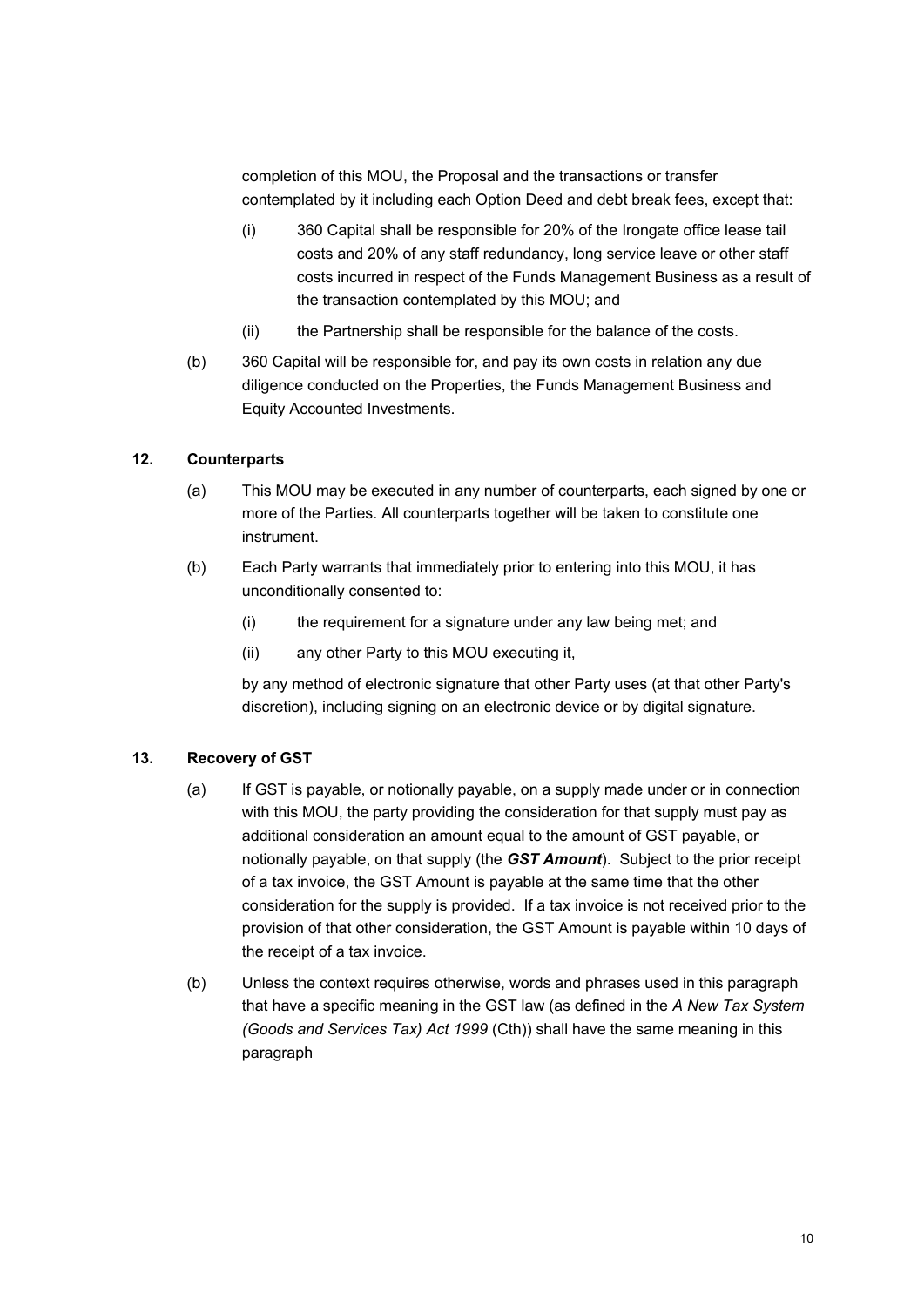Executed and delivered as a deed in Sydney.

Executed by 360 Capital FM Limited ABN 15 090 664 396 in its capacity as responsible entity of 360 Capital REIT (the stapled fund comprised of 360 Capital Passive REIT ARSN 602 304 432 and 360 Capital Active REIT ARSN 602 303 613) in accordance with section 127 of the Corporations Act 2001 (Cth):

Signature of director

**Tony Pitt** 

Full name of director

Signature of company secretary/director

# **Glenn Butterworth**

Full name of company secretary/director

Executed by 360 Capital Group Limited ACN 113 569 136 in accordance with section 127 of the Corporations Act 2001 (Cth):

Signature of director

**Tony Pitt** 

Full name of director

Executed by 360 Capital FM Limited ABN 15 090 664 396 in its capacity as responsible entity of 360 Capital Investment Trust ARSN 104 552 598 in accordance with section 127 of the Corporations Act 2001 (Cth):

Signature of director

**Tony Pitt** 

Full name of director

Signature of company secretary/director-

Glenn Butterworth

Full name of company secretary/director

Signature of company-secretary/director

Glenn Butterworth

Full name of company secretary/director

Ŷ.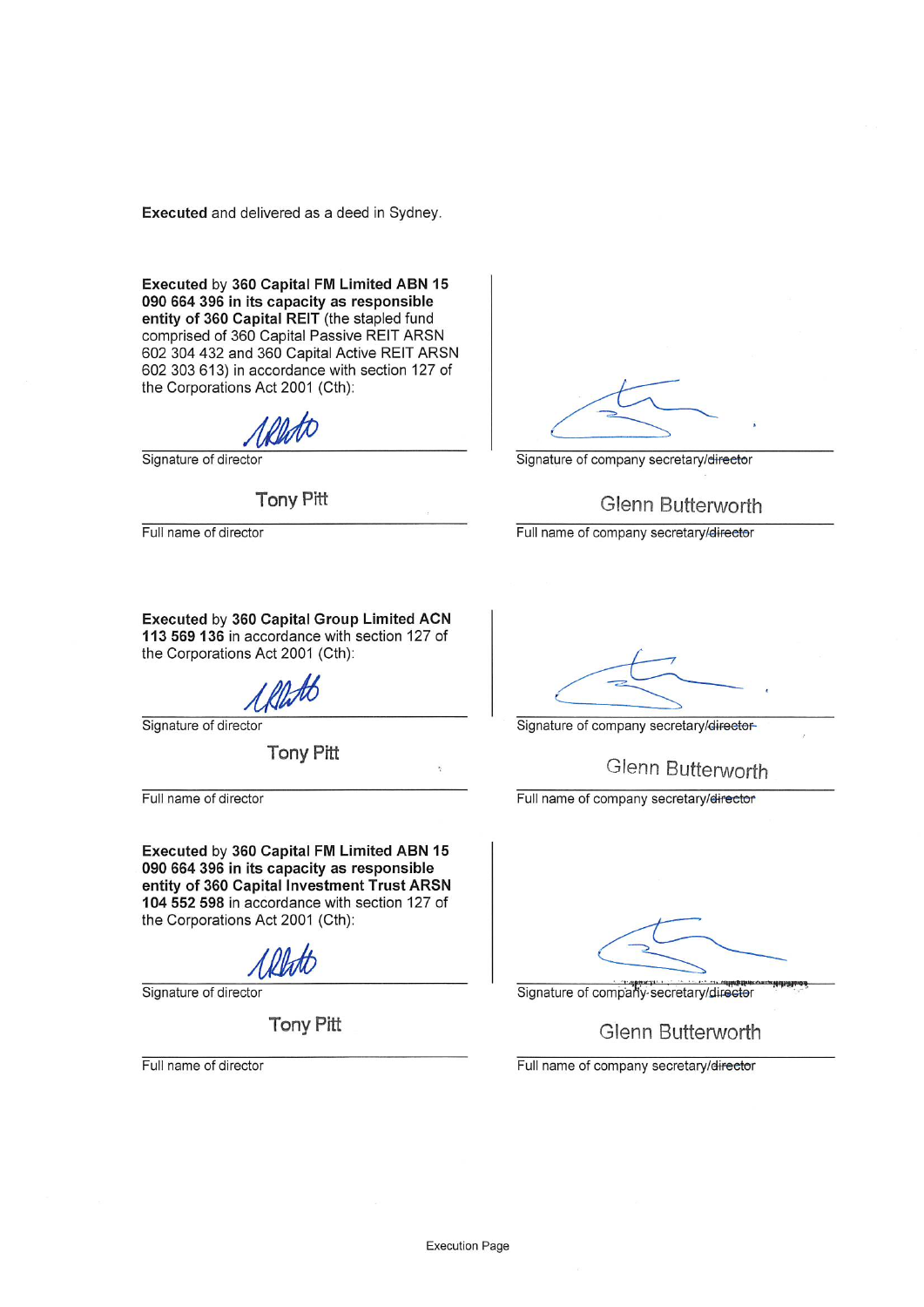**Executed** by **Charter Hall Wholesale Management Limited** (ACN 006 765 206) **as trustee of the Charter Hall PGGM Industrial Partnership** (ABN 29 250 100 507) in accordance with section 127 of the Corporations Act 2001 (Cth):

Marno لا،

DAVID WILLIAM HARRISON **Example 20 YO ANARK ROBERT BRYANT** 

ees  $\alpha$ 

Signature of director Signature of company secretary

Full name of director **Full name of company secretary**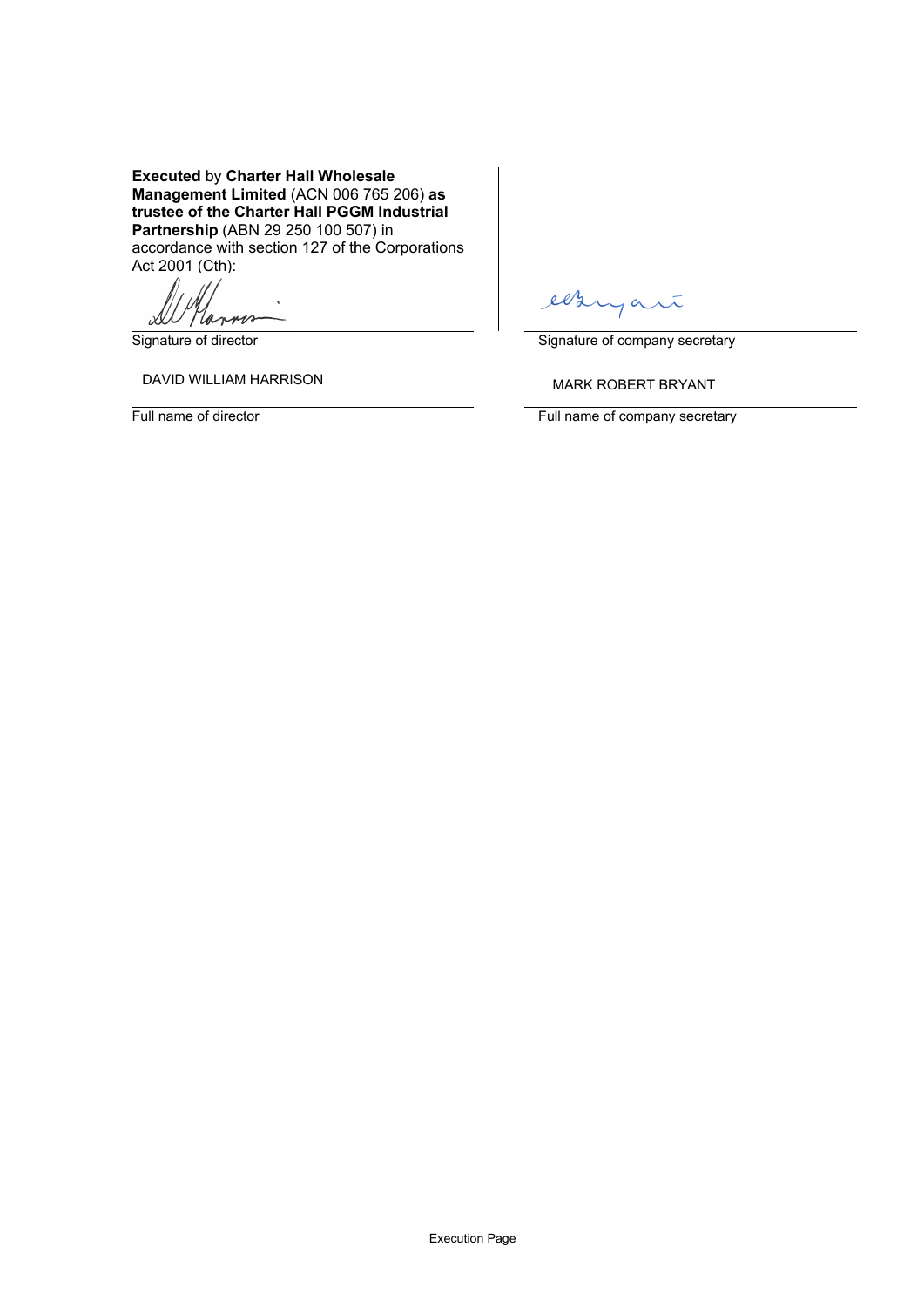# **Annexure A**

# **Definitions**

*360 Capital* means 360 Capital Group (ASX: TGP) and 360 Capital REIT (ASX: TOT) together with their associated entities.

*360 Capital Group* means the stapled entity comprising 360 Capital Group Limited (ABN 18 113 569 136) and 360 Capital Investment Trust (ARSN 104 552 598) and together with their controlled entities.

*360 Capital REIT* means the stapled fund comprised of the 360 Capital Passive REIT ARSN 602 304 432 and 360 Capital Active REIT ARSN 602 303 613.

*Annexure* means an annexure to this MOU.

*Announcements* means the public announcements to be made by Charter Hall (on behalf of the Partnership) and 360 Capital in the forms agreed between the parties.

*associate* has the meaning given in the Corporations Act.

*Business Day* means any day except Saturday or Sunday or a day that is a public holiday in Sydney, New South Wales.

*Charter Hall* means Charter Hall Wholesale Management Limited (ACN 006 765 206).

*Competing Proposal* means any proposal, agreement, arrangement or transaction, which, if entered into or completed, would result in a Third Party (either alone or together with any associates):

- (a) acquiring, directly or indirectly, a Relevant Interest in, or having a right to acquire, a legal, beneficial or economic interest in, or control of, or the right to vote, 10% or more of Irongate securities;
- (b) directly or indirectly acquiring Control of Irongate Funds Management Limited (ABN 93 071 514 246);
- (c) directly or indirectly acquiring or becoming the holder of, or otherwise acquiring or having a right to acquire, a legal, beneficial or economic interest in, or control of, all or a substantial part or material part of all of the business or assets of Irongate; or
- (d) directly or indirectly acquiring or merging with Irongate,

whether by way of takeover bid, members' or creditors' scheme of arrangement, reverse takeover, shareholder approved transaction, capital reduction or buy-back, sale or purchase of shares, units or assets, joint venture, dual-listed company structure (or other synthetic merger) or other transaction or arrangement.

**Control** has the meaning given in the Corporations Act.

*Corporations Act* means the *Corporations Act 2001* (Cth).

*Exclusivity Period* means the earlier of:

(a) six months after the date of this deed;